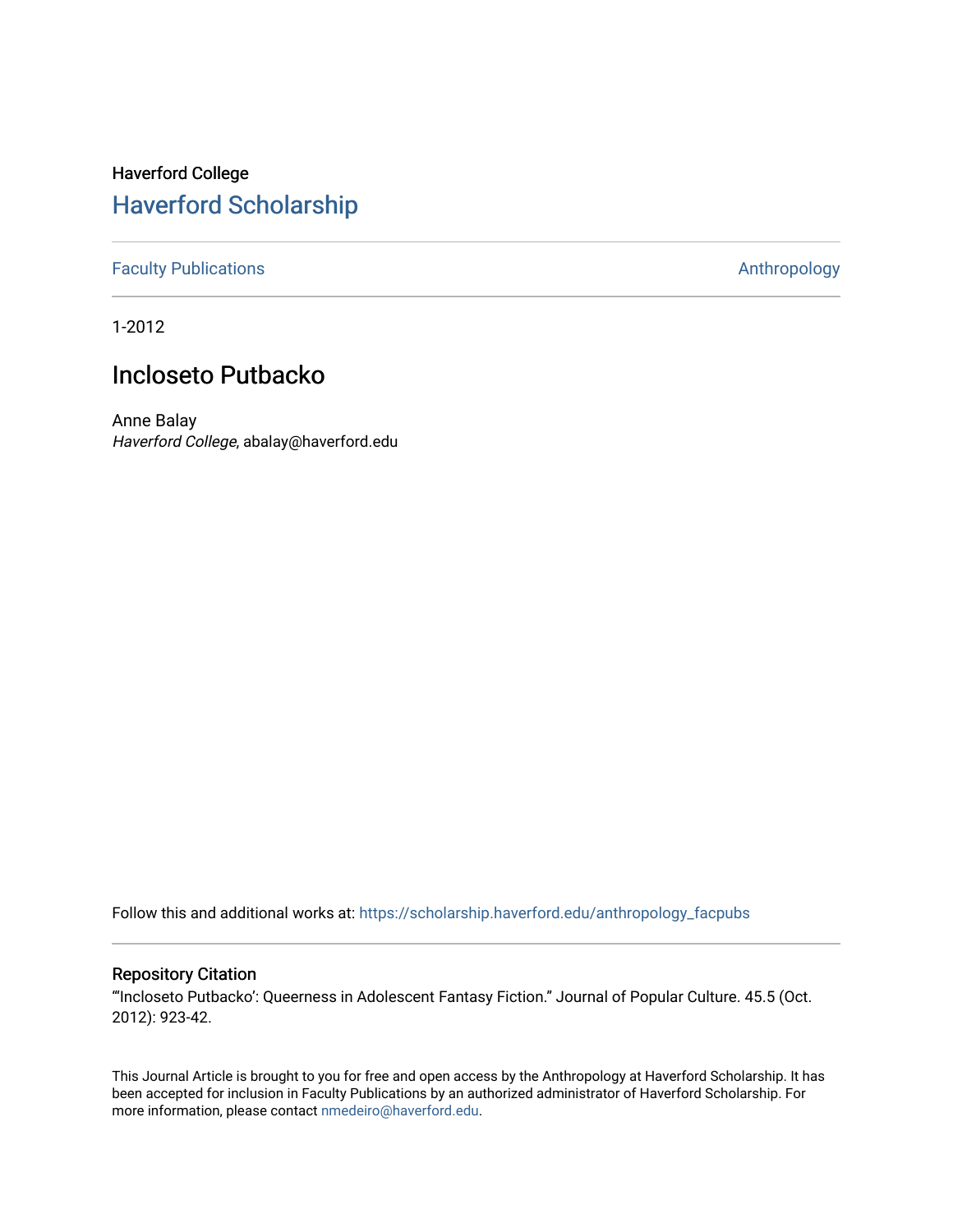# "Incloseto Putbacko"<sup>1</sup>: Queerness in Adolescent Fantasy Fiction

#### ANNE BALAY

HE TURN INTO THE TWENTY-FIRST CENTURY SHOWS AN INCREASE in young adult fantasy novels that include gay characters and, though these novels follow the many rules that govern behavior (sexual and otherwise) in the fantasy genre, queerness is nevertheless there, and powerful as much because of fantasy's restrictions as in spite of them. Queerness in these novels, rather than being associated with rule violations or disorderly sexual wildness, gets expressed through the rigid enforcement of invisibility, or lifetime partnerships, or both. This article argues that the presence of same-sex romance, combined with the putative absence of identifiable sex acts in the fantasy genre, open the (closet) door to an expansion of queer sexualities. Further, these sexualities' hyperromanticism, rather than serving a reassuring, normalizing function, intensifies and foregrounds desire. The proliferation of "arcane restrictions" (Hunt 4) that defines fantasy as a genre establishes limits whose very existence celebrates, rather than frustrates, queer desires.

It is tempting to argue that queerness in Young Adult fantasy, and indeed in all YA fiction, is diluted, sanitized, and desexualized. But this is only part of the story, since observing that queer YA relationships are restricted and closeted does not negate their visceral sexual urgency. On the contrary, I argue that the power of the closet to increase passion by hiding it intersects here with the ironic nostalgia of the fantasy genre *and* with the adolescent search for boundaries. Fantasy fiction is often seen as childish, conservative, and retrospective because it relies on rules and structure. "Fantasy has a narrative logic much post-modern literature does not have" (Nestvold and

The Journal of Popular Culture, Vol. 45, No. 5, 2012

<sup>©</sup> 2012, Wiley Periodicals, Inc.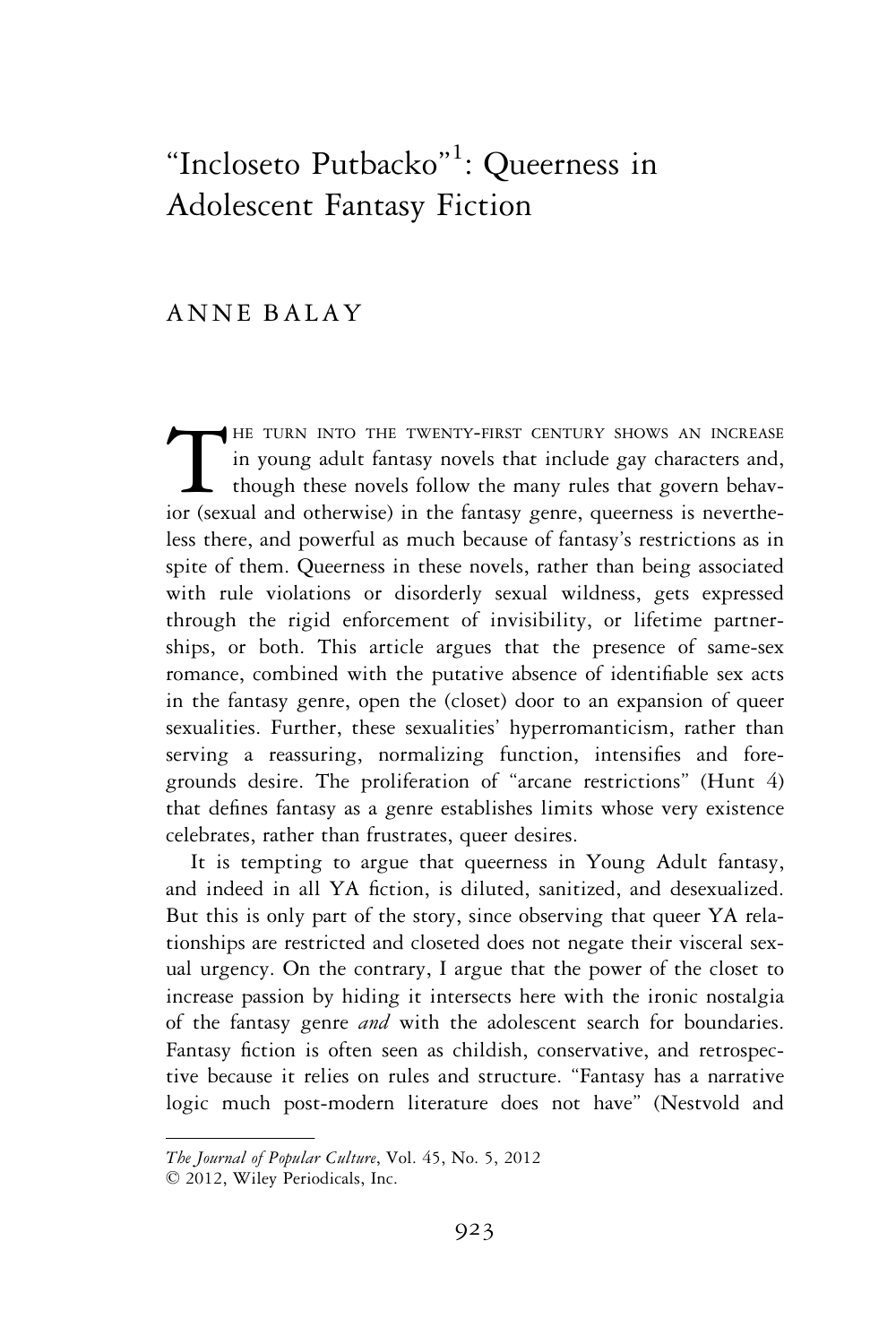Lake), and it often takes place in an artificially sanitized medieval world. Both of these formal features are nostalgic in the sense that they deliberately recall and recreate the past, yet this nostalgia is ironic and self-aware, since fantasy both draws from these rules and constantly challenges and explodes them to avoid repeating previous texts. As Michael Chabon notes: "A genre implies a set of conventions—a formula—and conventions imply limitations (the argument goes), and therefore no genre work can ever rise to the masterful heights of true literature, free (it is to be supposed) of all formulas and templates" (20). Fantasy, far from being bound by these restrictions is, as Chabon implies, perversely liberated by them, since awareness of rigid formulae leaves room for adaptation, subversion, and pleasure.<sup>2</sup> Similarly, the innocence and purity of queer relationships in fantasy fiction is what enables their deviant sexiness.

Scholars agree that fantasy fiction avoids sex, and that fantasy fiction for children excludes sex and desire altogether (Lynn x, Hunt and Lenz 5). That's one of the reasons that quest romance and other forms of fantasy are considered appropriate for children, and, in circular fashion, it explains why adults who follow fantasy are dismissed as iuvenile.<sup>3</sup> Certainly, these claims are true as far as they go. Yet an absence of coitus or its contemplation does not signify an absence of desire, sexuality, or even perversion. Even a text like Lord of the Rings, the quintessence of high fantasy because it is at once suspenseful and innocent, is liberally sprinkled with desires, both queer and otherwise. A reader like Peter Jackson focuses on the deferral component of the fairy tale tradition, while a reader like Jess Battis finds the hobbits queer in both a sexual and a colonial sense. Battis observes that "Sam and Frodo are already queer subjects among queer hobbits ... and the influence of the One Ring has placed Frodo even further from the normative… [H]is body is degrading, growing less visible, while his mind is opening itself to the seductive gaze of Sauron. He is being cruised by the Enemy"  $(920)^4$  Though Battis shows how this is a scene of gazing, of male bodies, and of desire, it's not a scene of sexual acts or intentions. Neither Battis' point nor mine is that all fantasy is somehow queer, or can be read queerly. Instead, fantasy is about rules, and therefore about rule violations, so queerness is always one if its possible subtexts. As gay people have become more prominent in fiction for Young Adult audiences, a change whose complications I will discuss shortly, queerness is quite often present, even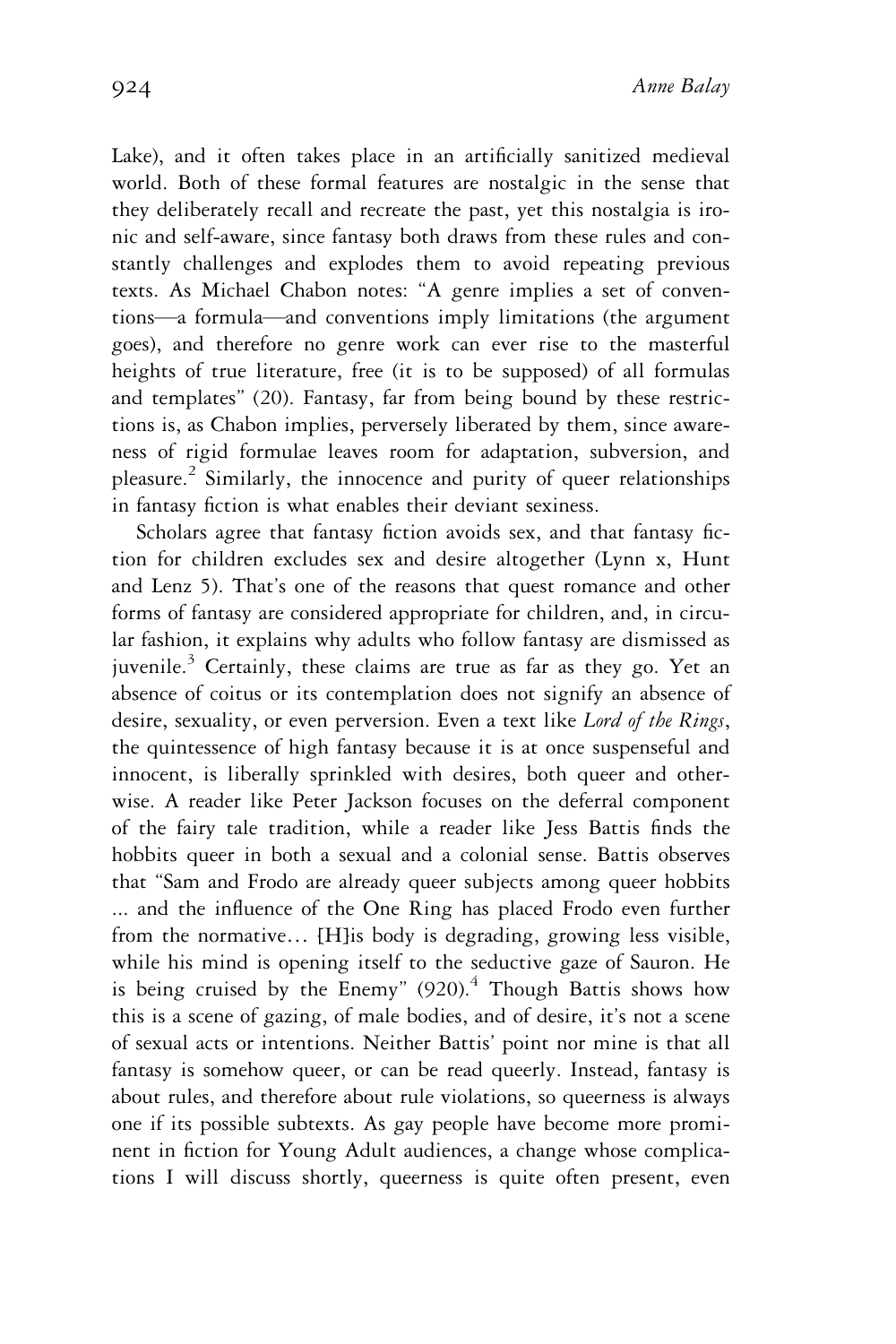when actual queer people are not. Further, queer sexualities' hyperromanticism in YA texts both serves a reassuring, normalizing function, and intensifies and foregrounds desire.

## Fantasy Within the Context of YA Literature

Fiction for young adults, like any commodity, is subject to market pressures. Adolescents read, but they don't generally write, buy, or sell books. Fiction marketed to teens, Yampbell demonstrates, often uses cover art and the internet to promote readership (359), and increasingly relies on controversial, "edgy" topics, covering every conceivable aspect of teen drama except queer sexuality (351). Other than the aisle of a bookstore, there's no clear line between children's and adult fantasy, but one simple distinction is that children's fantasy includes "fantasy books in which the main characters are children rather than adults" (O'Keefe 22). Kids' adult handlers are often anxious about all sexual expression, especially queer sexuality, $5$  and they prefer books with happy endings. Further, as Christine Jenkins observes, any gay characters tend to follow gender norms, are socially isolated from any gay community, and are highly prone to car accidents (320, 309. See also Cart and Jenkins 108). Fantasy fiction can skirt some of these restrictions, partly by relying on cross-over marketing (Lynn xxiv), and partly owing to generic considerations. As Nelson observes, even as early as the Victorian era, fantasy, partly because of its reliance on symbolism, "can permit the veiled expression of concerns about sexuality—even deviant sexuality" (149). One purpose of fantasy fiction is to try out new realities, and expand the limits of possibility, though always referencing the world as we know it. Fantasy fiction for young adults has more room to include queer characters, and to suggest queer reading styles, than can more realistic fiction for young adult audiences, precisely because it is not taken seriously.

The number and quality of young adult books with queer content, though still small, is now rising exponentially. Surveys by Lobban and Clyde (1996), by Day (2000) and by Cart and Jenkins (2006) show a constant increase, which is part of an overall expansion of titles produced for the YA market.<sup>6</sup> Further, exploration of sexual identity, including queerness in all its forms, is increasingly common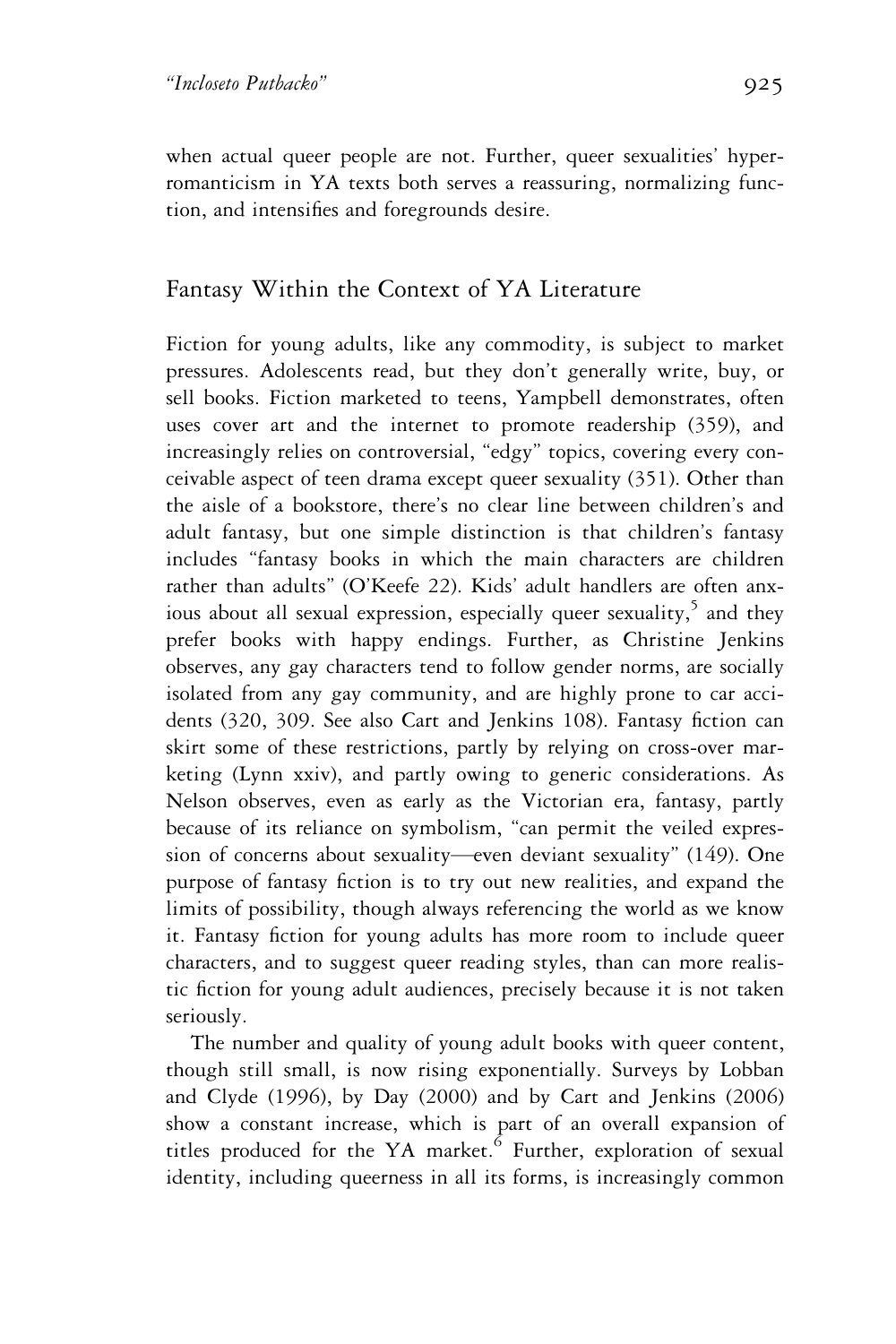in this fiction. However, almost all of this burgeoning genre is in the realist mode. Though there's significant overlap between fantasy and YA fiction, books with gay characters don't turn up much in that overlap. For example, the 156 titles described in the bibliography Out Of the Classroom include only one SF/fantasy item, which is a short story collection not specifically aimed at kids (Lobban 32). And Bauer's groundbreaking anthology  $Am\ I\ Blue$ ? contains only one fantasy story.

At the same time, queer fantasy is exploding in its own right, and often with youthful audiences. Slash fan fiction is everywhere, Star Trek fans famously beg for just one queer character (McKee 239), and otherwise straight texts are read queerly by teen readers. Further, fantasy authors increasingly include out gay characters, rather than leaving it to their readers to draw parallels between queer subculture and, say, being a wizard in a profoundly Muggle world. Mercedes Lackey has published several series involving gay protagonists; Ricardo Pinto is writing the third in his disturbing and beautiful Stone Chameleon series; Lynn Flewelling now has two series revolving around queer situations, and Fiona Patton has a series where everyone seems gay. Also emerging is a category of queer fiction which, while certainly not "high fantasy," is not the everyday toils and trials novel either. Francesca Lia Block falls into this category, as do fairy tales like Boy Meets Boy, set in a high school so exaggeratedly tolerant that it houses a drag queen named Infinite Darlene (the star quarterback and Homecoming Queen) whose worst problem is that "[t]he other drag queens in our school rarely sit with her at lunch; they say she doesn't take good enough care of her nails, and that she looks a little too buff in a tank top" (Levithan  $16$ ).<sup>7</sup> These works challenge the border between fantasy and realism as part of the same project by which they unsettle presumptive heterosexuality.

In short, gay-themed YA fiction is expanding, as is YA fantasy, and the overlap between these categories is growing as well, though more slowly. Still, the same-sex relationships depicted in these novels are far from the rebellious, revolutionary perversion often linked to queerness.<sup>8</sup> When YA fiction includes gay sex, it's between loving partners, highly romanticized, and remorselessly vanilla. Someone Is Watching is published by a gay press, and hard to acquire except online, so it has more liberty to be graphic since the audience clearly knows what it's getting. In it, the boys have sex, but it is minimally,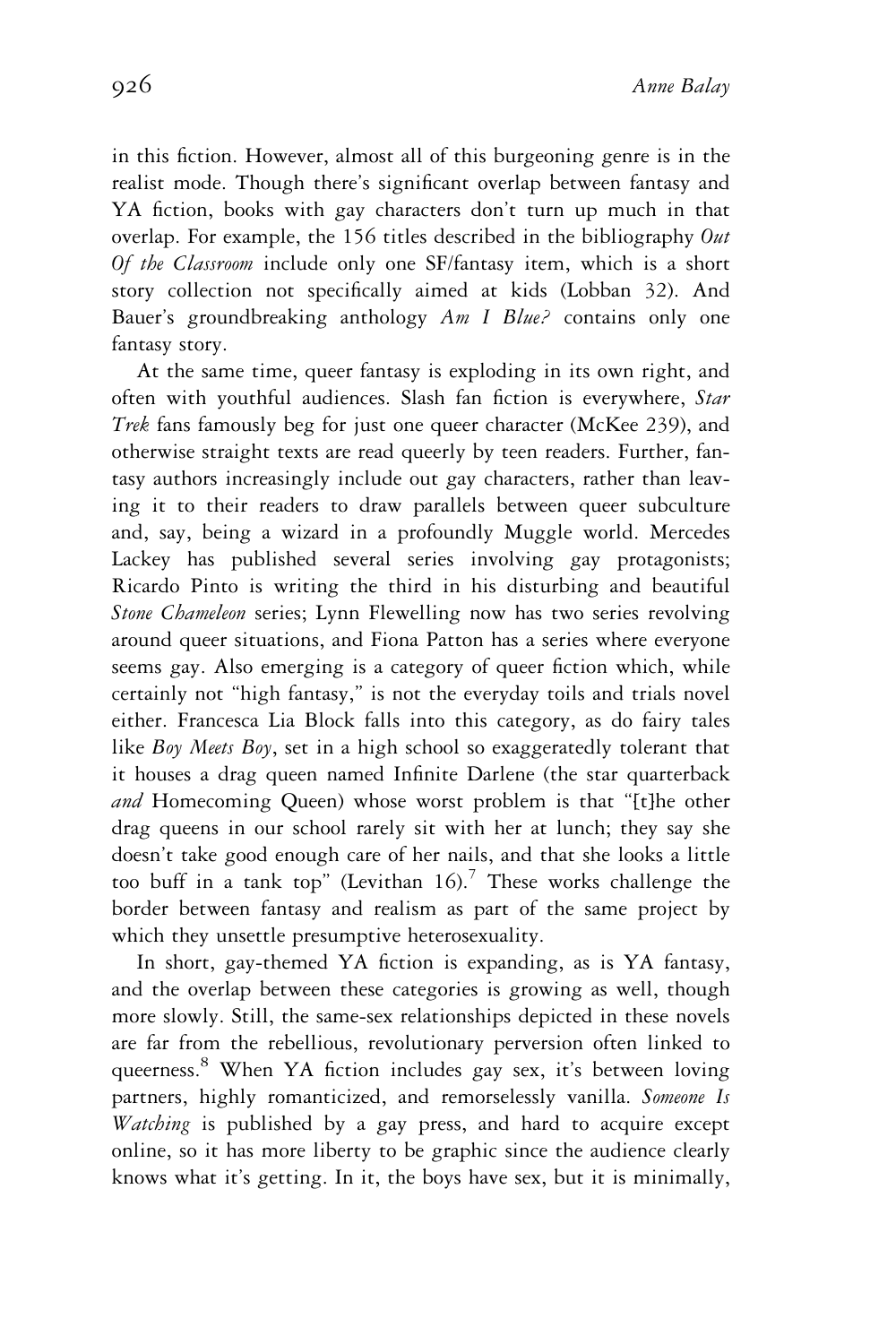discreetly described, and always inserted within a discourse of love and caring. The narrator reflects, "I was filled with a desire fueled by love" and "We weren't having sex, we were making love, and that is an entirely different thing" (Roeder 204). These boys are soul mates in a committed partnership, in which intimacy is emphasized over anything "merely" physical. The narrator, looking at his lover, observes, "We'd developed a closeness that was more intimate than anything I'd ever experienced. Every once in a while, out of the blue, we just hugged each other close" (200). Within this novel, gay people are indistinguishable from straight people in every way except that of their sexual preference. These novels's emphasis on permanent partnerships, on love before sex, and on non-coital intimacy fits within what Roberta Trites identifies as the tendency for YA literature to highlight discourse about gay sex, rather than representing its pleasures. Though this pattern fulfills the "unwritten publishing codes that dominate the production of YA literature" (Trites, "Queer" 147), it also dilutes the freedom and transgressive delight that gay sex celebrates.<sup>9</sup> Fantasy fiction, in contrast, while still not graphically depicting gay sex, can frame it within a set of rules, and then mobilize playfulness about those rules, to keep its excitement intact.

## Queer Readings and YA Fantasy

The YA emphasis on love rather than sex is further heightened (if that's even possible) in the fantasy genre. Typically, queer couples exist not only in permanent relationships, but in quasi-sacred, immutable pairings. Any sex that happens fits within these supernaturally sanctioned bonds. Judith Butler, understanding fantasy as a psychological mechanism, notes that "Fantasy is not the opposite of reality; it is what reality forecloses, and, as a result, it defines the limits of reality" (19). Fantasy (here, all meanings of this word apply) and queerness share this constitutive function, since homosexuality serves "not as an inner truth, nor as a sexual practice, but as one of the defining features of the social world in its intelligibility" (Butler 19). Because of how fantasy fiction is constituted, including but not limited to its rules about sexuality, queer folk are never absent. Even if we don't appear, that absence makes queers almost *more* visible, since homosexuality is what makes straightness meaningful—even possible.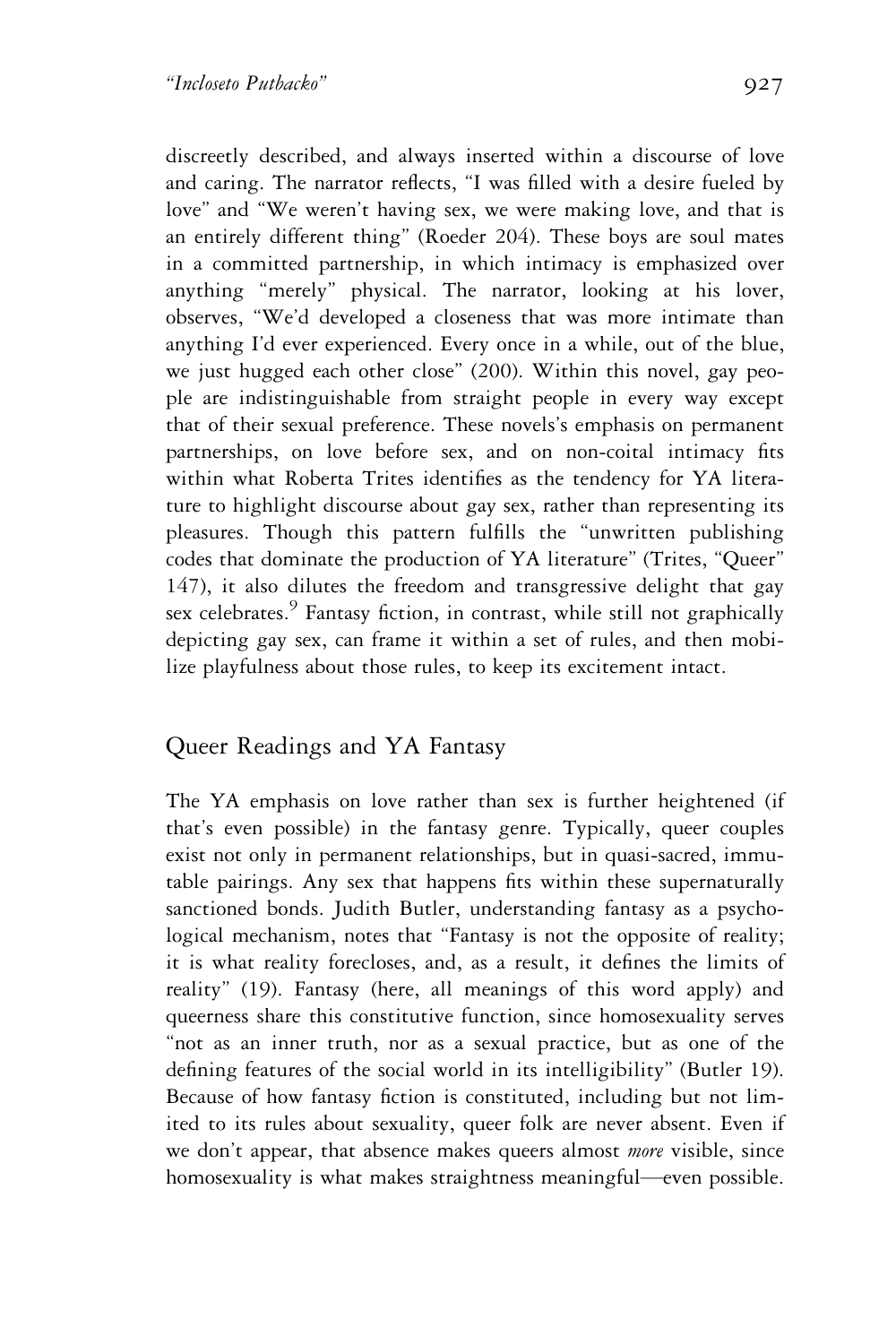For example, it is a commonplace assumption that slash fan fiction is written by 20-something straight women (Henry Jenkins 191). Yet all the processes of writing it and reading it are perverse, not least because of the queer fact of its connection to straight girls. Henry Jenkins, whose important early research on fan culture informs much of this argument, describes "poaching" as a form of powerful reading that extends and sustains the "intense emotional experiences" (75) of first textual contact.<sup>10</sup> Because fan fiction is an active reading and viewing practice, Jenkins argues that it encourages extended emotional engagement with narrative in the same place where "questions of sexual identity can be explored outside of the polarization that increasingly surrounds this debate" (221). Teen readers and writers of slash or fantasy fiction are queer because they are deliberately attenuating desire, and doing so through narrative in a manner that makes sexuality irreducible to a binary. And the genre of fantasy encourages this because of its many rules, which are easy to learn and imitate, and its stylized alien, yet familiar, setting.

As Brown and St. Clair point out, there is a proliferation of Young Adult fiction in the U.S. because of our nation's "obsessive attention to adolescence" which leads, along with technology and the needs of the marketplace, to the "longer interim between childhood and adulthood" (xii). Same-sex eroticism exists as a possibility in the lives and book choices of these teens, but in itself queerness is not the point. Fantasy books, I argue, do more than help questioning kids find themselves. Rather, in common with queer readings, they encourage "the interpretive absorption of the child or adolescent whose sense of personal queerness may or may not (yet?) have resolved into a sexual specificity of prescribed object choice… Such a child—if she reads at all—is reading for important news about himself" (Sedgwick 2–3). Even reluctant readers read the Harry Potter series, which contains no gay people, but this omission seems to encourage readers to find them anyway.<sup>11</sup> Thus, young adult fantasy narratives now commonly include gay characters to the extent that even when queerness is absent, it is constitutive of sexuality and identity (Pearson 17).

Mendlesohn distinguishes SF from fantasy, and observes that successful children's or YA science fiction is rare, perhaps because SF depends on exploring the consequences of real change, while kidlit usually emphasizes comfort or education (292). Crucially, she goes on to claim that YA SF often follows "a pattern in which the maturity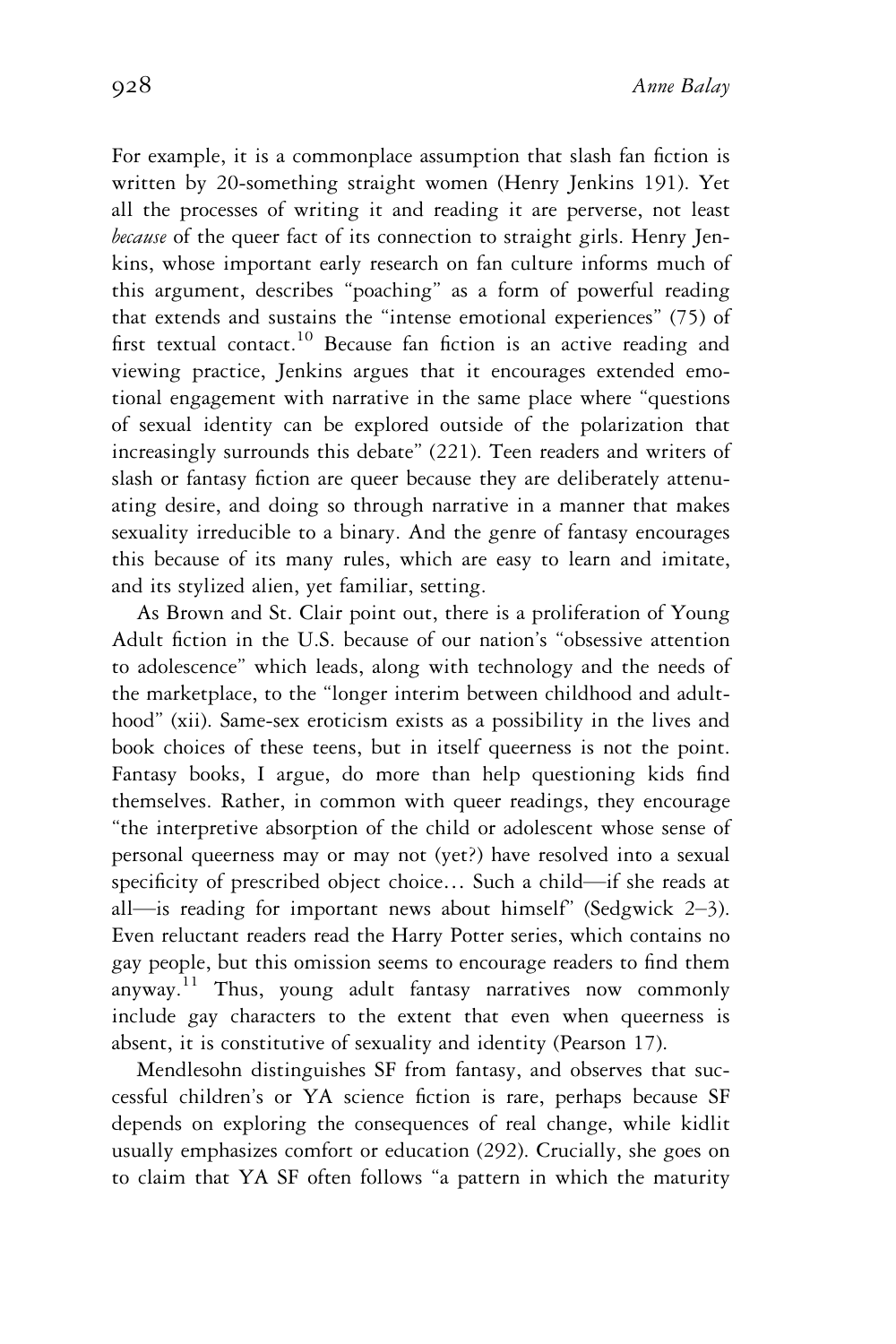of the young protagonist becomes a plot substitute for wider change or long-lasting impact" (303). This insight leads in two directions: SF should be more than a drama of personal maturity, and SF serves as a metaphor for coming-of-age. Coming out has a similar dual function as a metaphor for the rebellious but proud identity-claiming of adolescence, and as a historically and culturally bounded action taken by real people. Further, coming out is endlessly repeatable, and always at least potentially awkward. YA texts may include coming out as a self-perpetuating metaphor for coming of age, more biting and celebratory, but also more sentimental than the resolution of a cultural disruption offered by science fiction. Responses to a query posted on the YALS e-list about high school book choices include the confession: "Mercedes Lackey is a name that conjures high school memories. Her books were almost a cult for me and my friends for that brief, fabulous period in high school where Mercedes Lackey is exactly what you need" (Fine 36). The sweetness of the love stories, the cuddly, tender sex scenes, and the insistence on "lifebonds" or other fantastically permanent and sanctioned couplings make Lackey's homosexuality safe. But that doesn't make it not sexy or somehow not queer enough. I turn next to three examples of fantasy fiction with gay characters—Lynn Flewelling's Nightrunner series, Mercedes Lackey's Last Herald Mage series, and Francesca Lia Block's Weetzie Bat cluster, which effectively illuminate the paradox of gay inclusion.

#### Why Fantasy? The Novels of Mercedes Lackey

Mercedes Lackey writes interlocking fantasy series that have an extensive adolescent reader base.<sup>12</sup> Gay characters often appear in her more realistic titles, such as her Serrated Edge books or Bedlam's Bardbooks in which fantastic and magical elements inundate real-world contemporary settings like racetracks, or LA RenFaire. However, Lackey was also the first author working with a mainstream press to publish a gay high-fantasy series. The Last Herald Mage (1989–90) is set in Valdemar and focused on the magical and personal growth and quests of its gay hero: Vanyel Ashkevon, known as Demonsbane. Each volume of the series is reviewed as a new Young Adult title in Booklist, Voice of Youth Advocates, and Kliatt, and often the reviews are explicit but understated about the gay content.<sup>13</sup>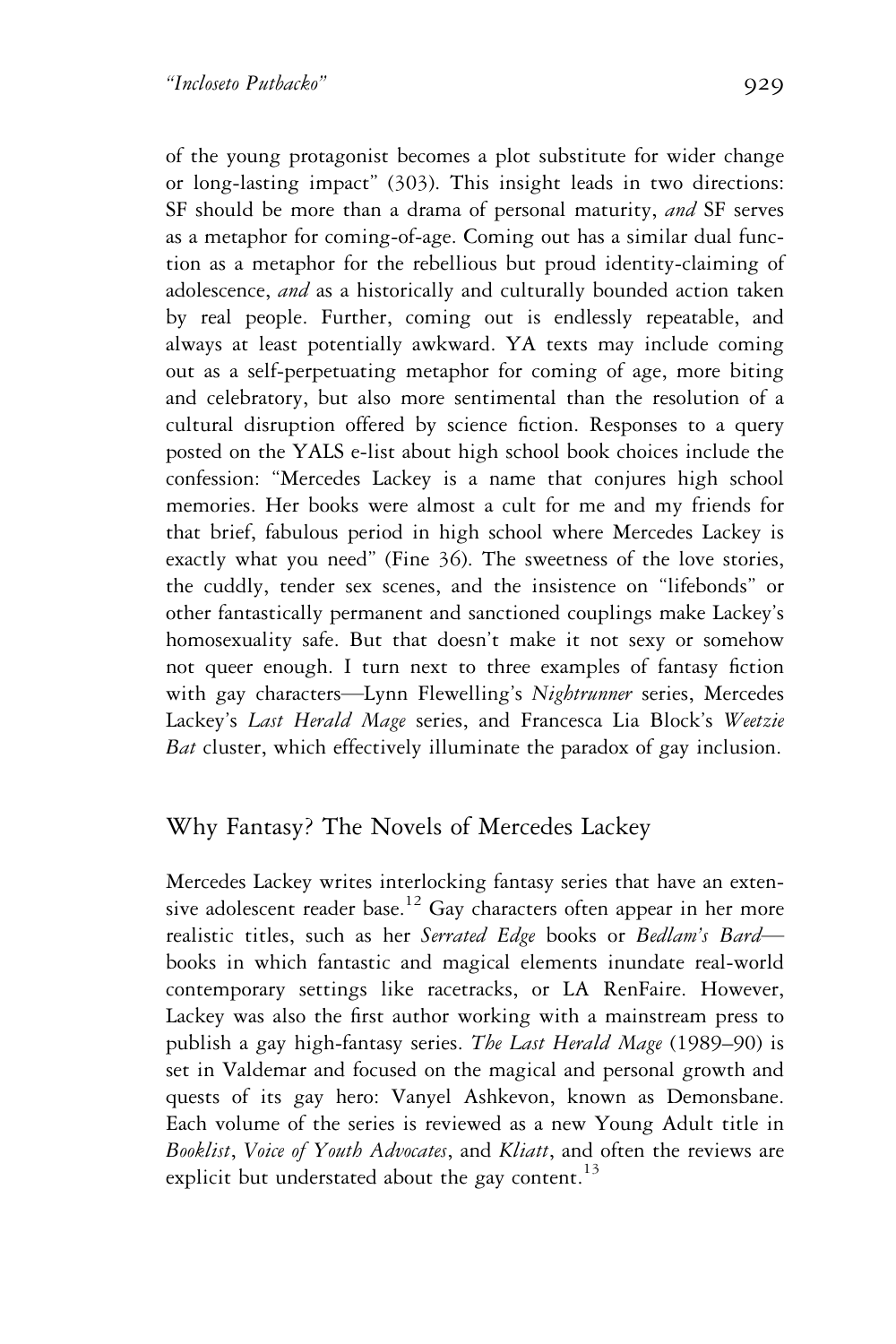Interestingly, Lackey herself doesn't use the word gay in her series. Though she uses English words for other affectional and sexual bonds (lover, consort, mistress) she chooses to introduce a new term for homosexuality from the language of the Tayledras, a remote and mysterious culture of nomads. Appropriately, then, a Tayledras counsels Vanyel, after Vanyel sees his lover die and tries to kill himself, to find peace with his identity.

"As you have guessed from my words," he said, "I am say'a'chern.<br>As is Starwind. As you.... This is the thing I wish to tell you; in all the world, there are more creatures than just man that make lifetime matings. Among them, some of the noblest—wolves, swans, geese, the great raptors—all creatures man could do worse than emulate, in many, many ways. And with all of them, *all*, there are those pairings, from time to time, within the same gender. Not often, but not unheard of either." (Pawn 278)

Three questions arise in this passage, and throughout the series. First, since this situation is so achingly familiar in the lives and literatures of queer folks, what effect does substituting the term shaych for gay have? (Shaych is a common abbreviation for say'a'chern.) Further, how does the closeting of queerness required by Lackey's narrative serve to isolate and intensify queer lives and desires? Finally, why limit the observation and shaych identity to paired animals—to sex sanctioned by love and commitment?

As an adolescent, Van knows he's different (Pawn 69) because women don't interest him, but his father shields him from any information about the existence of homosexuality. When he moves away and learns of its possibility, everything is clear to Vanyel, especially his father's attempt to foreclose his desire (Pawn 97). Given the recognizability of this discovery, that it has a name only in "some outland tongue" (97) mirrors the lack of a clear label given to homosexuality in early YA fiction. As Fuoss shows, this practice of including something without ever naming it contributes to "the naturalization of what is culturally specific. When the operation of unnaming is successful, cultural constructs appear not as constructs, but as part and parcel of the 'nature of things'" (163). Thus, since there is no foreign, italicized word to describe straight relationships or sexualities, the text imagines them as the neutral, or default option. Yet Lackey doesn't leave queerness unnamed, but gives it a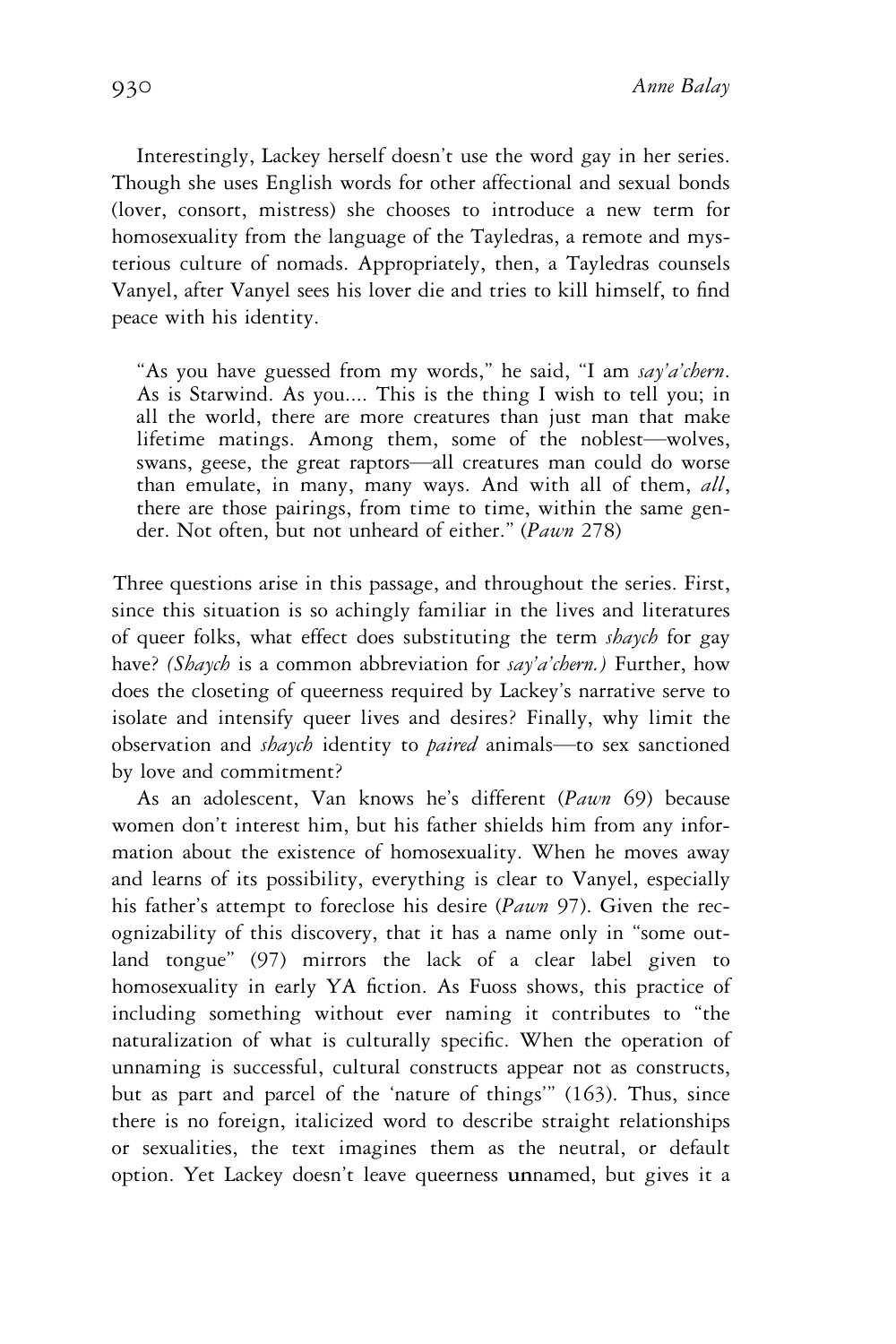new invented name in her fantasy world. Though she adopts the cultural coding of gay men wholesale (Vanyel doesn't need to shave, used to wear his sister's clothes, is more acrobatic than aggressive in his swordsmanship, loves fancy clothes and occasions to wear them, and is often called pretty and beautiful) she uses language to keep distance between her text's gay characters, and the existence of actual gay people in the lives and cultures of her readers.

When Vanyel falls in love and acknowledges his preferences, whatever they are named, circumstances immediately compel him to hide. Since Vanyel is underage, and can be effectively imprisoned if his father finds out who he is/loves, his guardian recommends the closet. "So now I'm going to order you; outside of this suite you are to be the same arrogant little bastard that arrived here. And if you can manage to be slightly rude to 'Lendel, that's even better. And in return, I'll make this suite a little sanctuary for the two of you." (*Pawn* 127). Though Vanyel agrees to this secrecy only because it's his only chance to stay with his lover, he also comes to enjoy the charade for its own sake. He likes flirting with court girls, he likes fooling people, and he likes to be in control. It's his guardian who calls off the masquerade when Tylendel is at risk of death, but before there's an opportunity for open, uncloseted behavior, Tylendel dies. Vanyel is left alone, amid rumors that he may be shaych, until well into the third book in the series. Are closeting and celibacy somehow more appropriate roles for gay men in YA fiction? Possibly, but more interesting is Vanyel's ongoing and identity-shaping desire, since the reader knows what the characters can only guess. Because it is always forestalled and thwarted, Vanyel's queer desire is always present and powerful.

Vanyel's relationships, when he finally gets them, are sacred, permanent, and have their own italicized name: shay'kreth'ashke (Pawn 278 et al). Unlike *shaych*, Lackey also refers to this term by its English translation: lifebond. In these relationships, a character never has to wonder "is he the one?" because there is spiritual and physical confirmation—there is certainty. This privileged partnership is shared by some of Lackey's straight couples, and it doesn't necessarily involve monogamy, but it does enable acknowledged, permanent partnerships. Vanyel and Tylendel have this special bond, so when Tylendel dies, Vanyel assumes his romantic life is over. When Stephan finally seduces him after a long, drawn-out courtship, they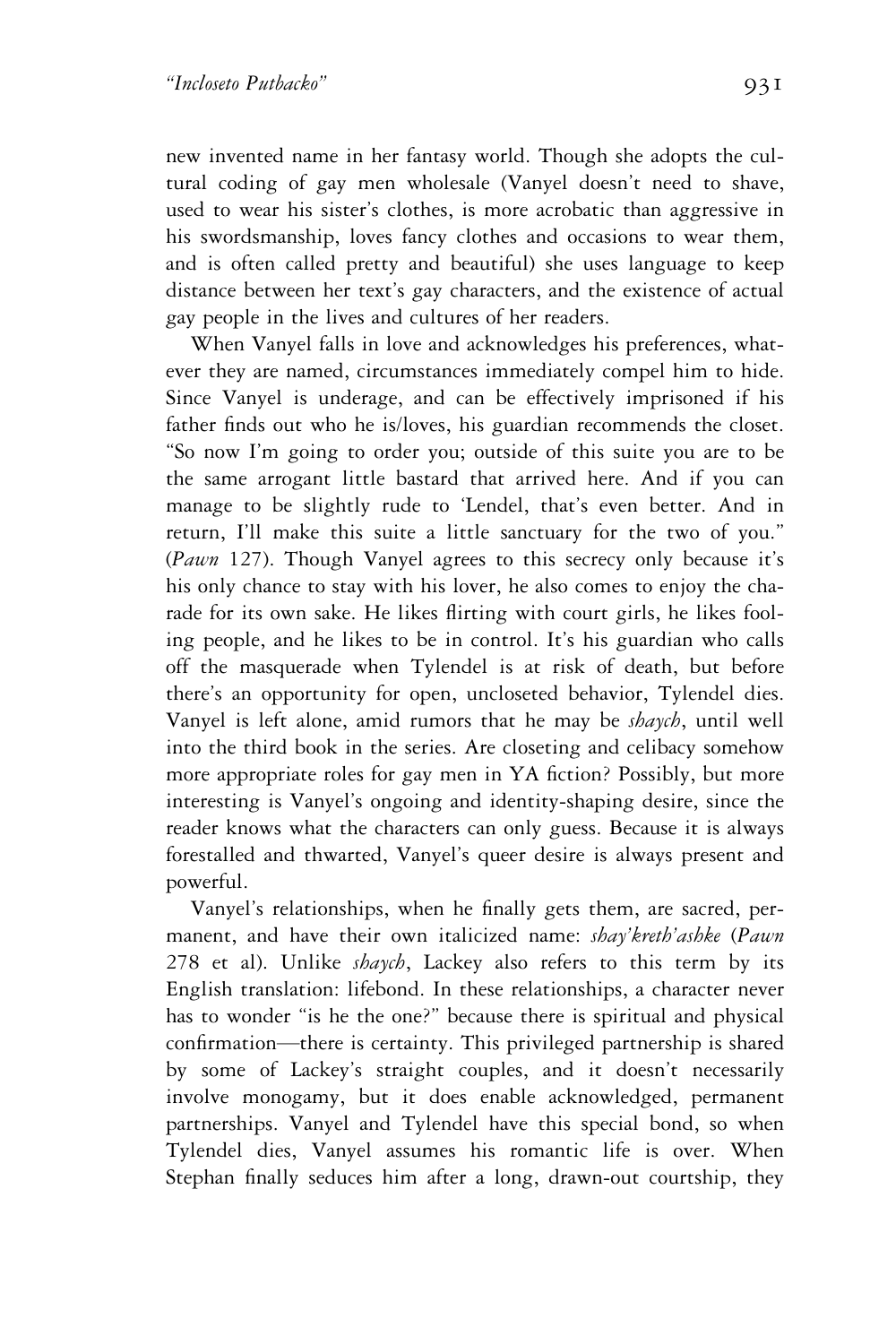form a lifebond, too (Price 142). In fact, by the book's close, it's revealed that Stephan is Tylendel re-embodied, and better and wiser because of his previous errors. Theirs is, then, almost a parody of partnership, since you can't escape it even if you try. There is, literally, no one else.

Lackey's pioneering series has a gay hero, then, but one made less threatening to queer-wary audiences by several strategies: lifebonding, secrecy, and love. Yet these strategies do more than downplay stereotypically homophobic fears; they also bring actual queer people—our problems, our subcultures, our fears—into the narrative. Further, the "generic expectations of fantasy" (McKee 239) make queerness visible and powerful partly by making it un-queer. Drawing on rules and roles of queerness such as sissy-boys, masquerades, outland tongues, etc., makes gay people alien and therefore recognizable. As McKee notes, SciFi has to be different from life to be a meaningful genre (243). That's a limitation when depicting gay people, but also a possibility. If one purpose of fantasy is "to comment upon the real world and to explore the moral, philosophical and other dilemmas posed by it" (Lynn xviii, quoting Swinfen), then having gay people who are similar to, but not reducible to, our contemporary sexual minority, makes a proliferation of sexual possibility at least theoretically available. One testament to the effectiveness of Lackey's strategy is the popularity of this series with teen readers, and another is the adoption of these same techniques in several subsequent series.

## The Play on 'Faie: Lynne Flewelling

Lynn Flewelling's Nightrunner series, published starting in 1996, uses many of Lackey's strategies, and adds some of its own. As Zanger reminds us, "To treat each fantasy as if it were the first of its kind is to ignore the highly conventionalized nature of its form and content. The one expectation that cannot be negated is that some expectation will be negated" (37). Rather than telling the life story of an epic hero, as Lackey does, Flewelling's series follows Alec, the young, confused and appealingly ignorant apprentice of the powerful, though marginalized hero, Seregil. Four volumes are in print, and a fifth is due out soon.<sup>14</sup> Each volume combines the suspense of attempting to save a secondary world from grave threat so familiar in high fantasy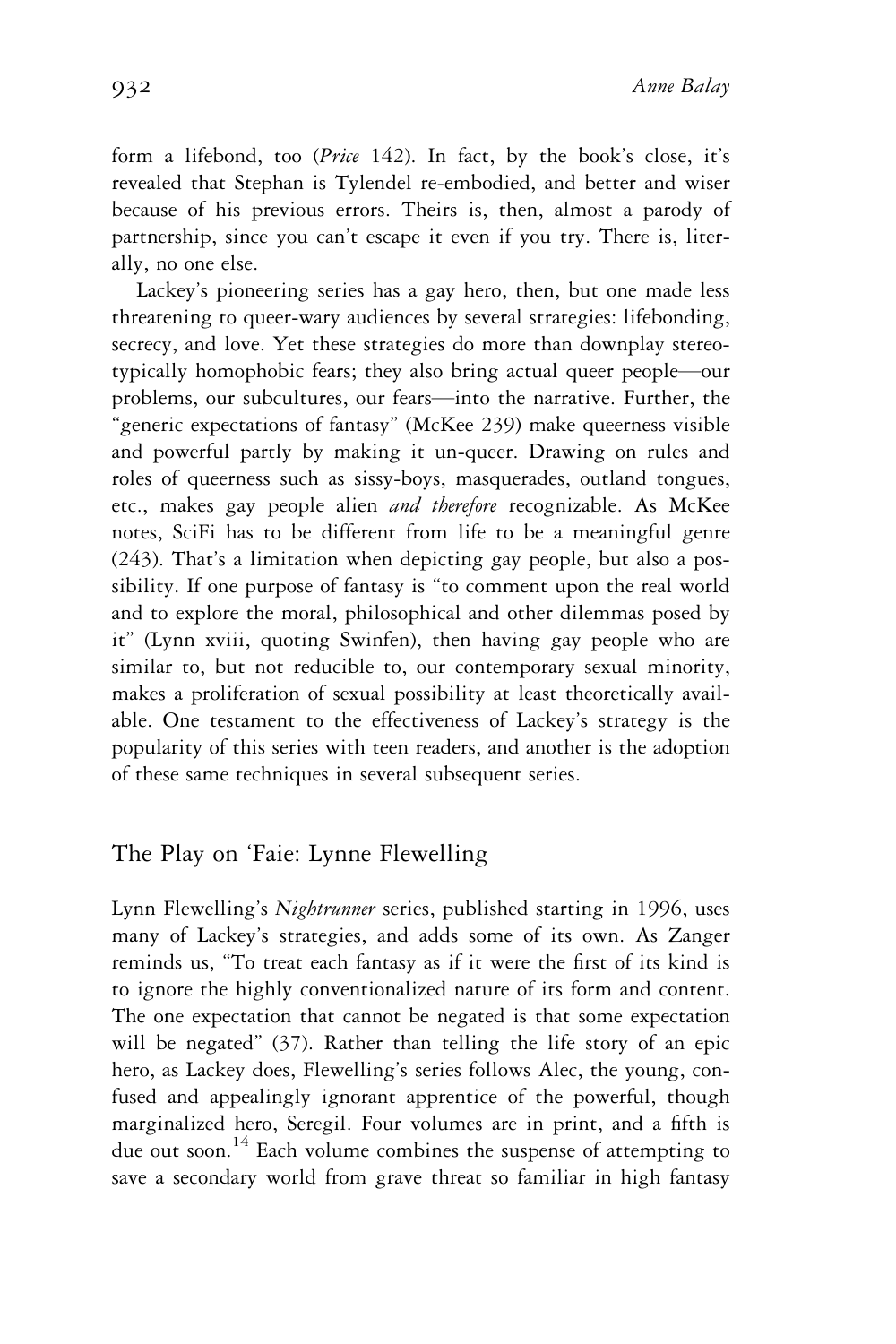with the long, drawn-out romance between Alec and Seregil. Though it takes two entire volumes for them to become a couple, the gradual unfolding of Alec's self-knowledge, and then his desire, consume varying parts of the first two volumes.

Following fantasy conventions, Alec is very young when Seregil rescues him from the mundane, rural fringes of their alternate world, and begins gradually to introduce him, and thus the reader, to the possibilities and parameters of Flewelling's universe. Alec learns thievery, disguise, his own powers and the magical potential of other races, and the existence of same-sex desire. Alec is from the North, where he and others have heard rumors that same-sex alliances occur in the South and in the cities, but they are skeptical and disapproving. As the novels progress, he learns to be more accepting as he becomes more aware of his own desire for Seregil. Though unnamed, then, their romance is easily recognizable, leading the Kliatt reviewer to warn, "I feel I should mention there is a homosexual romance between the two main characters. If this offends, don't read the series" (Cromby 25). Alec first notices what readers have seen all along when, after discussing their meeting and subsequent friendship, "Alec was surprised by an eerie sense of connection as their eyes met; heat like a gulp of brandy sprang up in his belly and spread out from there" (Luck 417). Seregil has meanwhile fallen in love with Alec, a situation "far beyond" lust (Stalking 139), but which he assumes will be unrequited because of Alec's countrified attitudes, and general sexual reticence. Only after the dramatic, last minute triumph over evil and re-emergence of a peaceful, though troubled world, does Alec acknowledge his feelings and demonstrate them to Seregil (Stalking 499).

There is no foreign word in this universe for homosexuality, though it is referred to by none of its English names. However, the brothel district uses a colored light system to announce what type of "pleasures the house purveys. A man wanting a woman would look for a house with a rose-colored light. If it's male company he craves, then he'd choose one showing the green lamp" (Luck 255). This imaginary world then seems to vary from the typical YA fiction trope of showing gay couples only in isolation (Christine Jenkins 320) without queer communities or support structures. Yet outside of the commercial sex setting, Alec and Seregil are the only gay characters. The one exception occurs during a dance at court, where Alec sees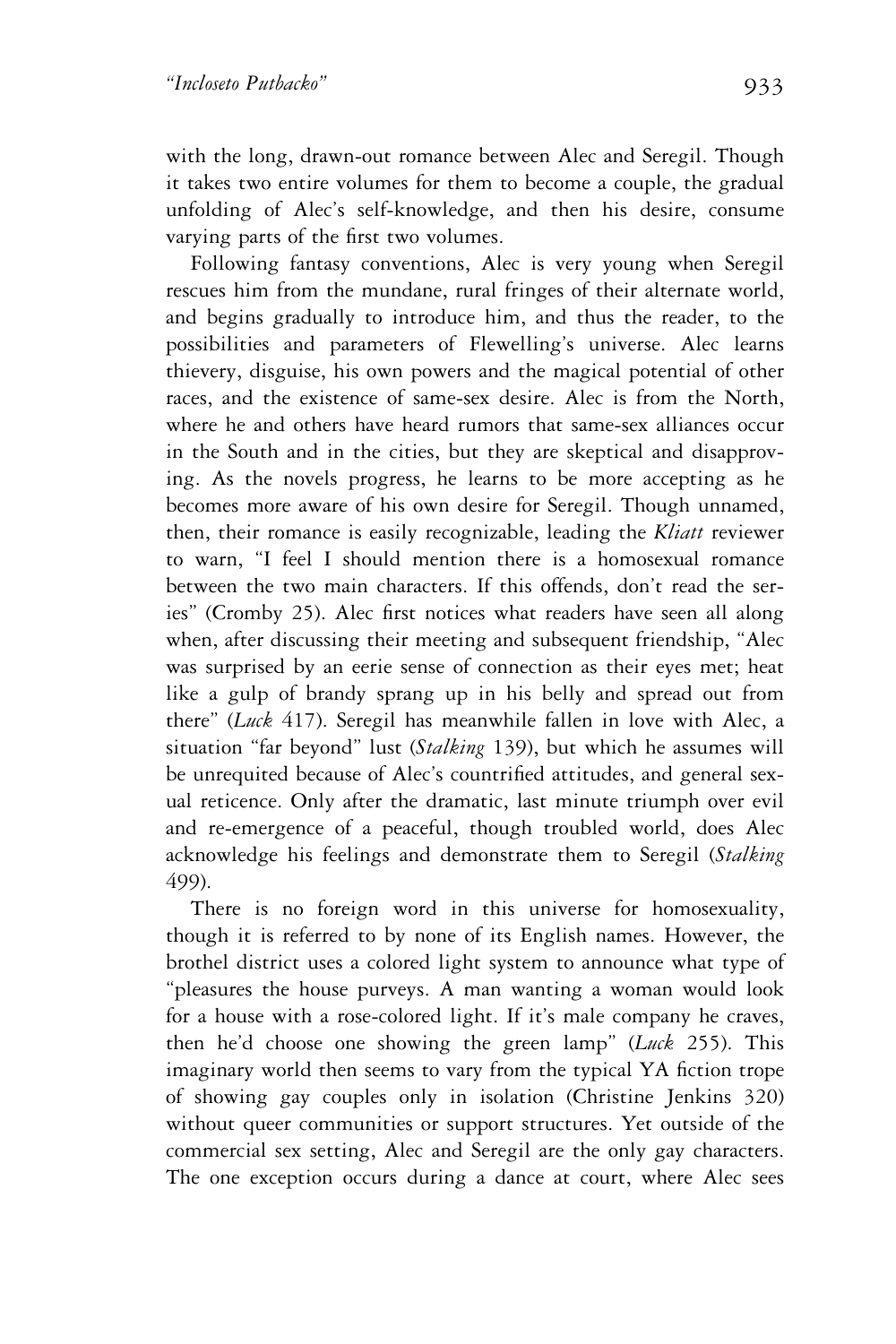two men dancing and "knew without being told that they were talίmenios and that they had lived this dance, this mingling of souls, together most of their lives" (Traitor's 237). Though this passage might suggest that "talίmenios" is a synonym for queer, Flewelling uses its short form, "talί," as an endearment between any loving partners, suggesting that the term means lover, rather than gay person.

Like Lackey's lifebond, being talίmenios involves supernatural awareness (Traitor's 31, 250) and an unarguable, rock-solid social acceptance of the pairing *(Traitor's* 76). But while Lackey includes other gay couples and social networks, Flewelling includes gay subculture through an extended metaphor: Aurënfaie, or "faie." Though they live among Mycean people, and can pass for them to the uninitiated observer, Aurënfaie are actually members of a separate race. They are very pale and beautiful, live extended life spans, have magical powers, are naturally artistic, and don't grow facial or body hair.<sup>15</sup> All these gay stereotypes, and that Alec and Seregil are the only "faie" living in Mycena, indicate a parallel with gay culture, but the connection is clinched by the scene where Seregil finally tells Alec about his identity. Everyone else who sees Alec has known about his secret yet visible ethnicity, but Seregil can't bring himself to take the risk of revelation. Finally, he comes out with it: "Alec, you're 'faie." Alec reacts with shock, but then, "suddenly it all fell into place" (Traitor's 227). Seregil explains, "I was afraid I was wrong, just seeing what I wanted to see. But I wasn't wrong—your features, your build, the way you move" (228). This whole scenario is so familiar that it becomes a pun on, as well as a parallel to, a coming out narrative.

Queering a text by identifying how it transfers the stigma of queerness into some other, alien culture is part of my thought process here. When Pugh and Wallace spend time fleshing out how wizards and werewolves in the *Harry Potter* series resemble gay folks, their argument becomes increasingly plausible—and fascinating—with each parallel they identify. But for Alec and Seregil, there isn't this substitution—they are faie *and* they are gay. And the heavy-handedness of the pun makes the irony (gay  $=$  faie  $=$  fey) inescapable. On some level, Flewelling's series is about the process by which queerness is represented in fantasy fiction by some substitute alterity. Her readers, when we "get" the parallel, are laughing at our search for "important news about" ourselves (Sedgewick 3), and at the poignant but also light-hearted way her narrative handles that search. Flewelling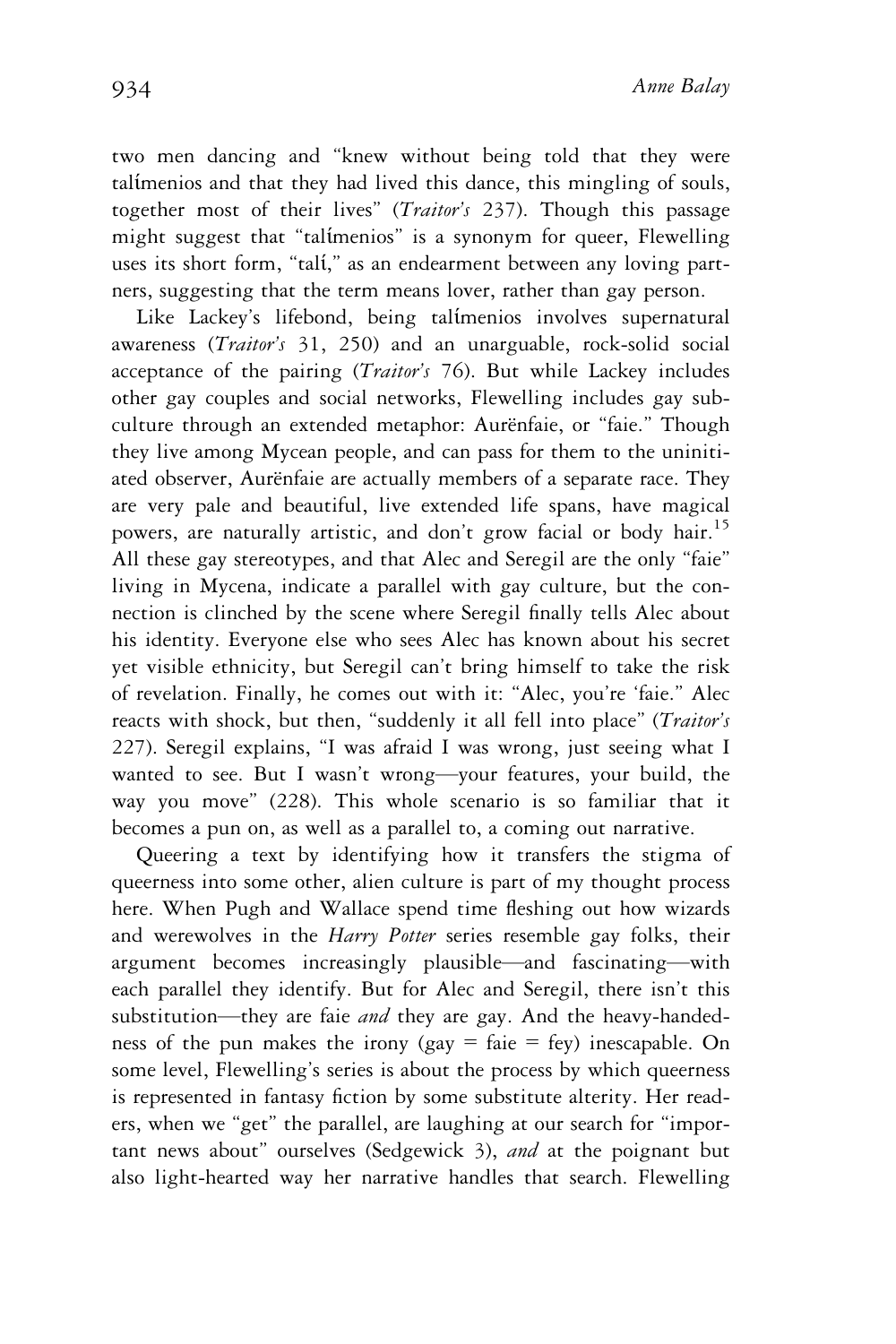thus adopts the "innocent eroticism" (Zanger 30) of Lackey and countless epic fantastists before her and, though her pairing may seem like "homo lite" since it stresses romance, commitment, and following the rules, it also plays with and challenges those rules, using theatricality and punning to explore their subversive potential.

# The Serious Postmodern: Francesca Lia Block

Block's Weetzie Bat stories share with these more traditional epic fantasies a corralling of gay sex and desire into permanent, supernaturally durable pairings. But here, gay sex and desire happen, and get called out by their "real" names. Block's books may qualify more as magical realism than as fantasy. There are genies granting wishes, and impossibly named characters, but the setting is the world as we know it, and the time is contemporary. Rather than categorizing Block's books as realism or fantasy, I follow Susina, who claims that they are somehow both, providing deep, geographical specificity and magical, fantastic transcendence (191). Further, the books' lengths (or rather, their briefness) and their vaguely po-mo, rapid-fire plot twists and surreal setting make reading these books a profoundly different experience from reading mythic fantasy. Brown and St. Clair note that "Genre exerts a significant influence on how the ... protagonists of young adult literature travel their respective journeys from adolescence into maturity" (49). In place of the attenuated, long-awaited discovery followed by angst-ridden disclosure common in fantasy trilogies, not five pages into the narrative we get "'I'm gay,' Dirk said. 'Who, what, when, where, how—well, not how,' Weetzie said. 'It doesn't matter one bit, honey-honey'" (7). Epic fantasy feeds on suspense, conflict, and tension, all of which dissolve with these words.

At the same time, the Weetzie Bat books share the trope of permanent partnership with the epic fantasy I've discussed, with each character's romantic and sexual history focused on finding their perfect mate. Duck and Dirk meet at the very beginning of Weetzie Bat, and when their tale is retold in the prequel  $Baby Be-Bop$ , it is presented as a difficult series of events that made their romantic partnership possible. "Where are you? He called silently to his soul mate, the love of his life whose name he did not yet know" (473). Which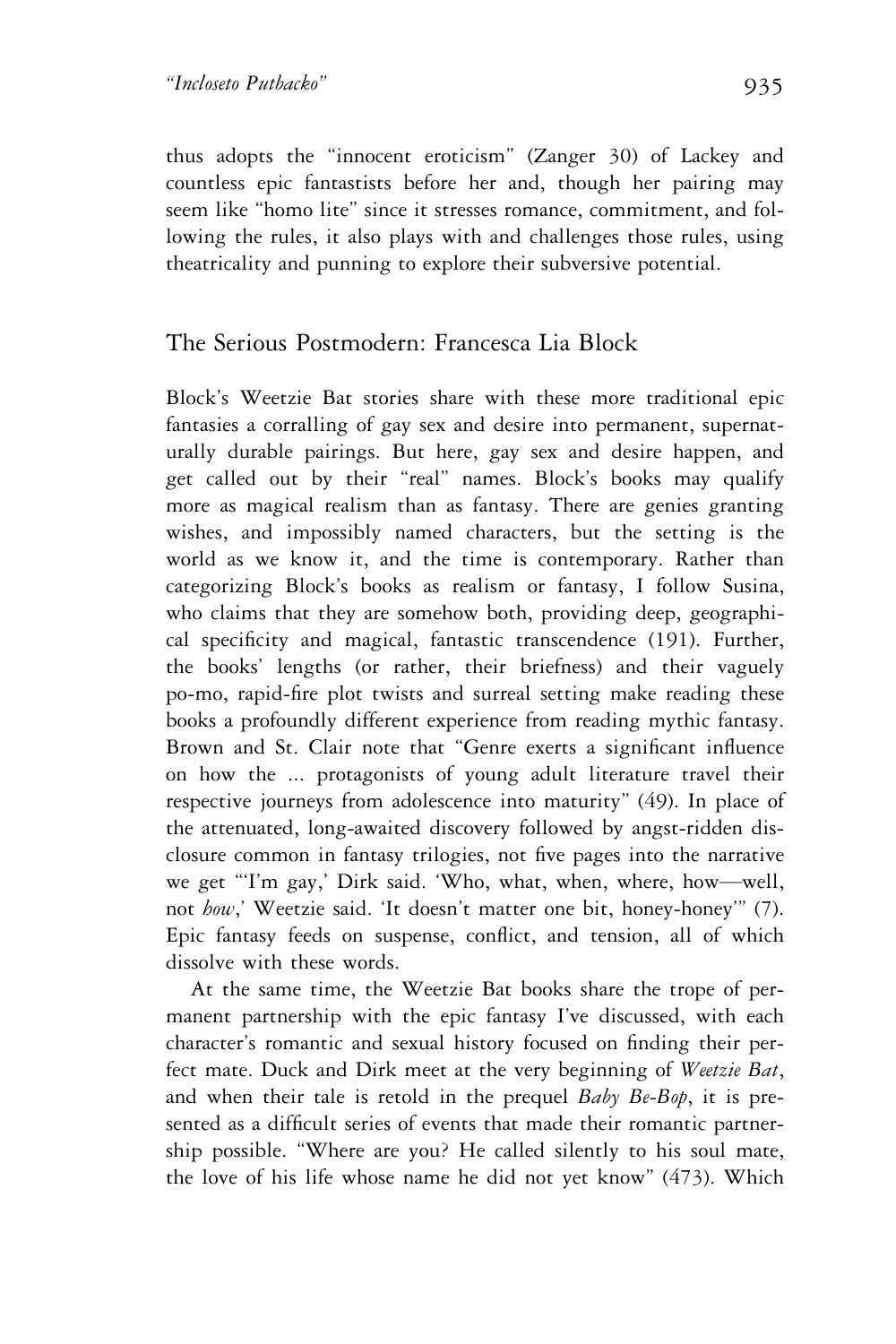boy says this line is immaterial—what matters is the text's sense that sexuality is about finding the perfect partner, from which everything else unfolds inevitably, if not smoothly.

This romanticism is true of all sexuality in Block's oeuvre; Weetzie and her love interest, My Secret Agent Lover Man, have the same unflappable permanence. Since it's not limited to queer people, this coupling is more than an attempt to ward off audience anxiety by not leaving "loose" gays around. As Trites argues, the emphasis in Block's work is not on gay people or gay sex. Rather, "it is the power of discourse to determine these characters' sense of sexuality and even sense of self that is most likely to affect the adolescent reader" (Disturbing 114). In Block's world, all genders find perfect, transcendent partners, but the narrative tension derives from breaking rules for gender normative behavior, which her characters find more restricting than those regarding sexual object choice. Being gay is something Block's characters take in stride, but violating gender norms disturbs both the violator and their social world. Weetzie worries about being mistaken for a boy (26), and Dirk works on seeming masculine so he won't get beaten up, a fate not reserved for queers, since "almost all the boys who were treated this way really did like girls" (380), but for those boys who are unsuccessfully, unconvincingly masculine. Though some of Block's gay characters experience a coming-out so trouble free that it *must* be a joke on some level, and even those who face hardship reach the telos of "happily ever after," the problem of having to conform to gender norms even when they don't fit well adds a level of tension to all her adolescent characters, both queer and not.

Where Are All the Fantasy Lesbians?

One final trope Block shares with her fantasy predecessors is that her gay characters are men. Research shows that even as offerings in the gay YA category multiply, the proportion of male to female queer folks holds steady at 2 to 1 (Lobban xv), and in fantasy fiction, the imbalance is even greater. Titles like Sword of the Guardian (Merry Shannon, 2006) and The Elemental Logic Saga (Laurie Marks, 2000, 2004) are lesbian-centered epic fantasies, but they court a more mature audience, if only because sex happens in them such that you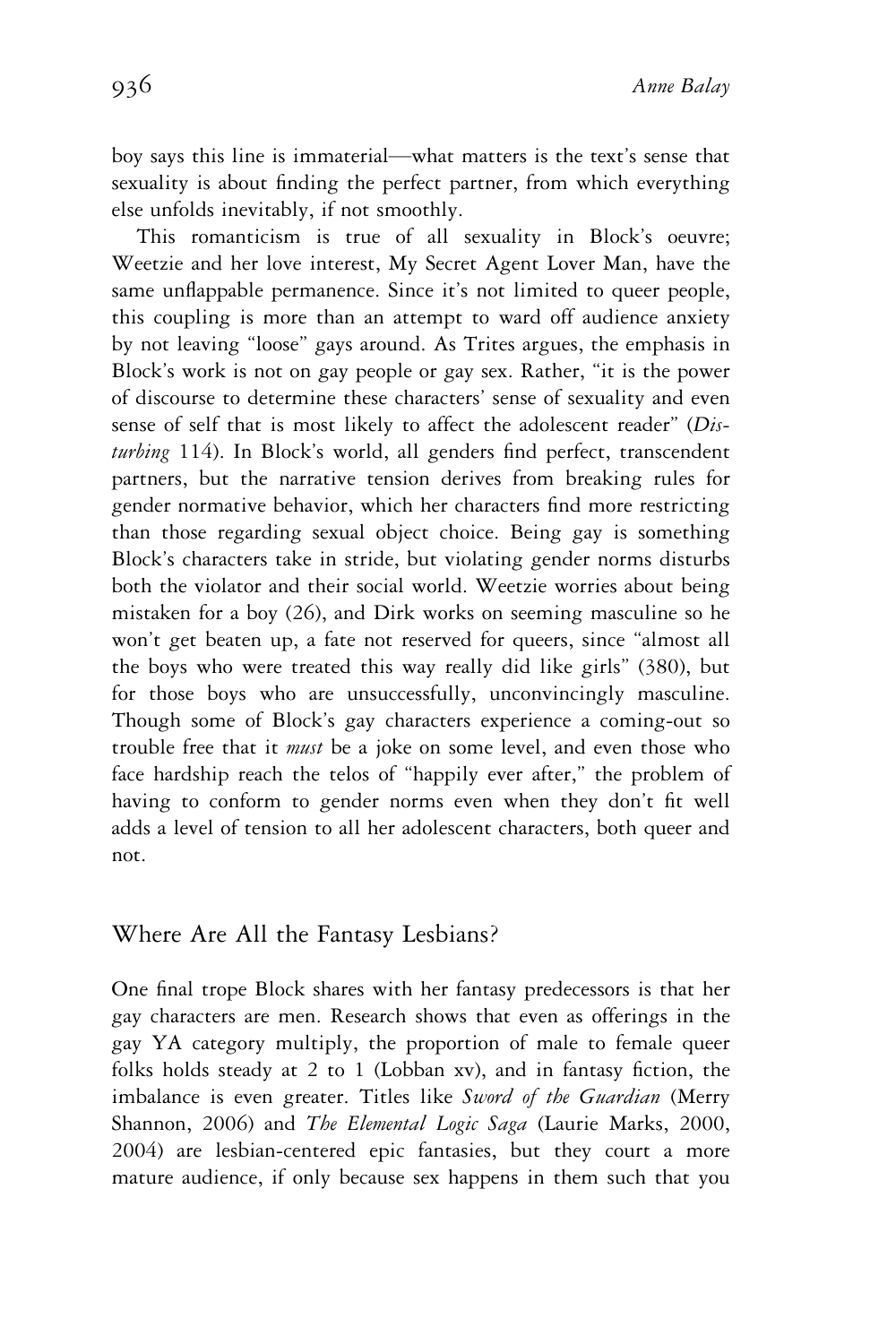can actually tell what's going on. True, epic fantasy is male-heavy across the board, but female heroes are becoming commonplace, especially for an adolescent audience. Tamora Pierce, Patricia C. Wrede, and China Miéville are notable examples of this emerging genre. Children's and Young Adult high fantasy from C.S. Lewis to Lloyd Alexander to Brian Jacques has often contained female characters, but they have always been part of a profoundly male world. Increasingly, female heroes don't even bother to mention the men who are not there.

Perhaps this continued male domination of queer YA fantasy has to do with the gender norm struggles described in Weetzie Bat. For teens today, being gay is ok, but being weird isn't. Like in Weetzie, contemporary high-school students experience harassment for gendernorm violations more often than for minority sexual orientations. And women in epic fantasy are generally tough, assertive and bellicose. Knighthood, quests, and suspense all require it. Therefore, they are outside comfortable gender norms, which may make lesbian heroes too close to the stereotype to be fun, or fantasy. Add to this dissonance that fantasy works because we're trained to read it. We learn, for example, that queer worlds may be present in disguise, so we can laugh at ourselves and at the convention when the disguise is practically transparent. Further, since YA fiction usually privileges the tragic and ironic over the romantic and comic (Fuoss 161), while fantasy fiction does the opposite, male lovers may fit within both genres more easily because of their supposed distance from duties like reproduction, combined with their historical link to entertainment and irony via theater.

Whatever the reason, queer YA fantasy fiction draws from both fantasy and YA traditions to generate an audience, both queer and straight. Though the queer characters are sweet, nostalgic, partnered, and practically all male, they are a part of the landscape. The deliberate, exaggerated, parodic attitudes these texts take towards the regulation of queer sexuality make the overarching cultural regulation of sexuality visible and therefore escapable through narrative, humor, or fantasy. These novels work by containing homosexuality without naming it, and this covert queerness fits the demands of the YA market. Teen readers know gay folks when they see them, but if queer love dares not speak its name, then parents, publishers, and politicians are fooled. Further, slash fan fiction would be no fun to write if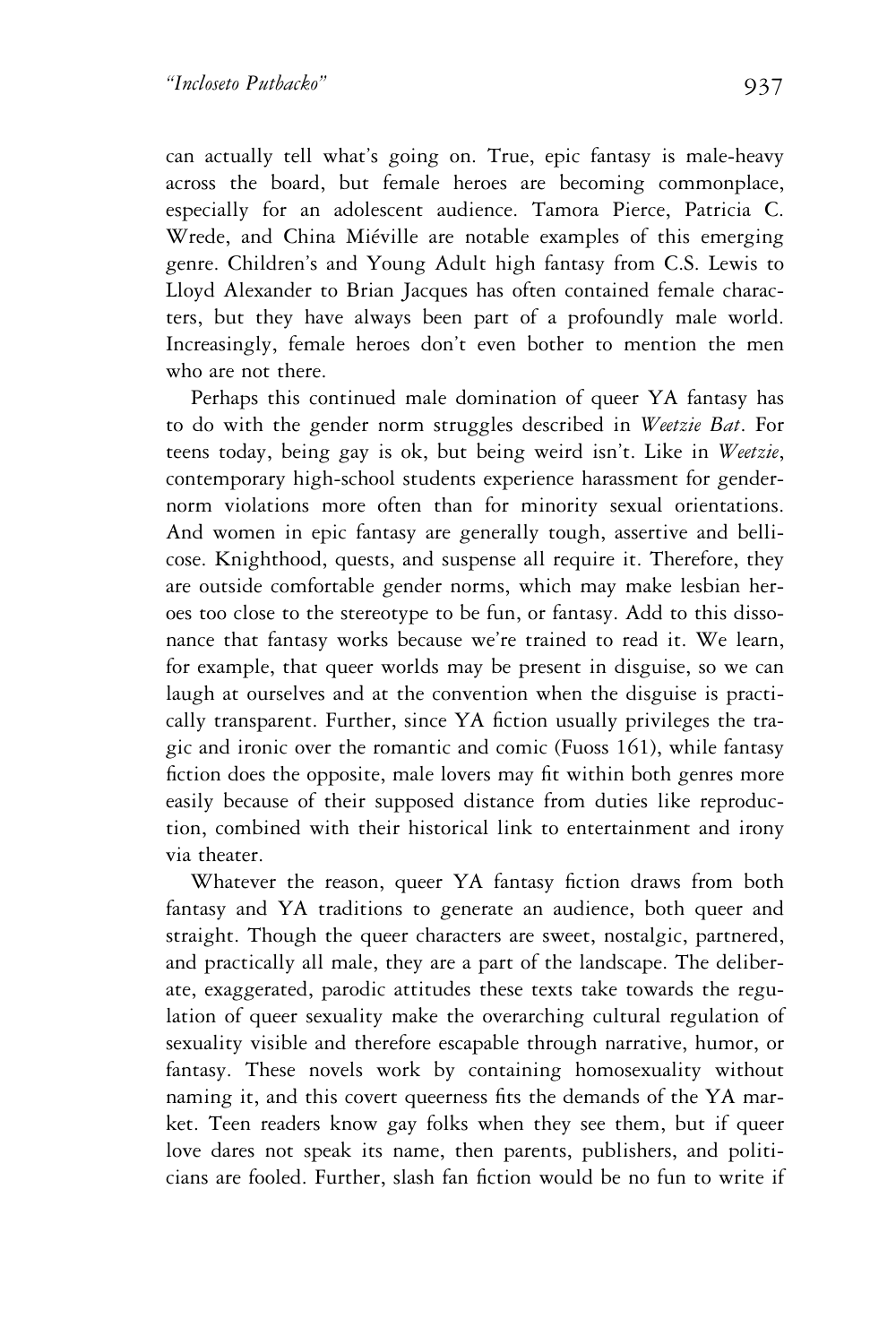the characters were already gay, and masquerades wouldn't work if you had nothing to hide. Fantasy fiction with coded or limited gay characters feeds adolescent readers real-world need for boundaries and their desire to control the languages and terms of their own identity.

#### **Notes**

- 1. This title is from an "American Voices" section in The Onion. The "comments" form a humorous gloss on this article's issues. "Wow, I hadn't heard that. I've been really busy lately not caring about the sexual preferences of fictional people." And "Dumbledore? I always figured the gay ones were Harry, Draco Malfoy, Hermione, Ron, Hagrid, Dudley Dursely, Ptolemy, Morgana, and Professor Snape." And finally, "Hey, that wasn't supposed to come out yet. Incloseto putbacko!" ("Rowling").
- 2. This sentence is part of Chabon's reexamination of genre fiction, in which he argues that all fiction follows rules, but critics only see the rules that bind genre fiction, and do not see (a) the rules that bind "literature" or (b) genre fiction's habit of adapting the rules to say something not contained by them.
- 3. See Brown p. 128, O'Keefe p. 20, and other sources.
- 4. See also Barry Weller's reading of The Once and Future King, in which he argues that Lancelot's bond with Arthur is the relationship ruined by adultery (233), and that the question White's novel asks is how much homoeroticism can be presented without losing its sacred idealism.
- 5. Annie On My Mind, the classic lesbian love story by Nancy Garden, has been banned repeatedly since its publication in 1982. It was literally burned in Olathe, Kansas in 1993 ("Censorship" 26) and it has a long history of being removed from school library shelves.
- 6. Cart and Jenkins document an increase in gay-themed YA novels in the 1990s (82). Christine Jenkins tabulates an increase in this fiction from 1.9 titles per year between 1969 and 1984 to 7.6 titles per year between 1992 and 1997 (301).
- 7. This paragraph (indeed, this whole essay) would not have been possible without the help of my two daughters. Leah and Emma read widely and queerly, and have great memories. They vetted many books for me, and served as fact checkers. Thanks. I could do nothing without you.
- 8. Michael Warner describes and analyzes this perverse, improper quality of queerness, which he believes is threatened by contemporary gay and lesbian focus on normalcy. Queer people, he argues, "directly eroticize participation in the public world of their privacy ... in which one's sexuality finds an answering romance not just in one other, but in the world of others… Publicness can have little of the sense of accomplishment or world making so long as it is the expression of privilege and conformity, so long as its putative wildness is compromised by the banality of normal heterosexuality" (179).
- 9. In Rainbow Boys, hook-ups and casual encounters lead directly to guilt, pain, and HIV. In contrast, when Nelson tries to lose his virginity, he is told, "You want it to be with someone you really care about" (Sanchez 118).
- 10. Fan fiction and slash have been researched extensively since Jenkins published his book, especially since the internet has transformed both its production and accessibility. But my focus here is on the blurred line it creates between readers and writers. Since the conventions of the genre are so easily identified and manipulated, fans can "do," as well as read, fantasy.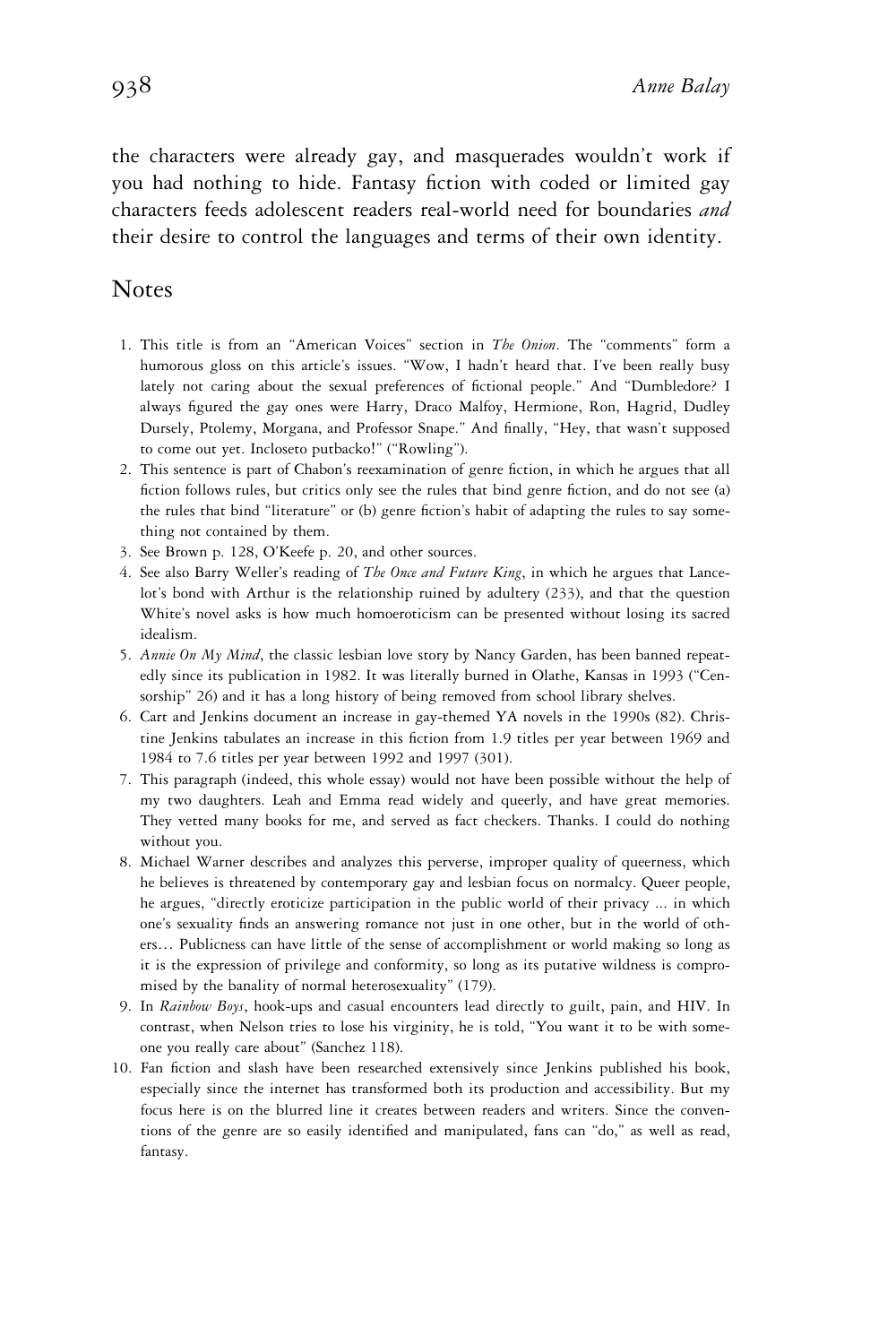- 11. As Pugh and Wallace ask, in the update they published after Rowling outed Dumbledore, if he's gay, why did that never come up in the novels, when there was ample space and precedent? ("Postcript" 191). One possible answer is provided by Tosenberger when she observes that Rowling herself acknowledges fan's role in writing that material. Within the covers of Rowling's books, any gayness Dumbledore exhibits is apolitical and non-sexual. But Rowling's texts do not exist in isolation, and fan texts and contexts are an integral part of the Potter narrative… she knew her characters would be "slashed," and that a gay community, history, and eroticism would be available to interested readers without her having to write it.
- 12. Number and age of readers is always hard to estimate, especially with "cross-over" texts, but Thomas and Barr, in their bibliography of popular series fiction for 6th–12th graders include at least seven series by Lackey. Interestingly, their descriptions never mention the gay protagonists.
- 13. For example, from Booklist: "Lackey's homosexual protagonist, is the last of Valdemar's Herald-Mages, who is devastated when his lover is killed in a blood feud" (Green 1783).
- 14. Though longer than Lackey's books, these qualify as Young Adult novels. They tell a coming-of-age story, include highly romanticized, off-screen sex, and are regularly reviewed in Kliatt Young Adult Paperback Book Guide (1997, vol. 31, p. 2 reviews Stalking Darkness, while 1999, vol. 33, p. 25 reviews Traitor's Moon). Flewelling's subsequent series (Bone Doll's Twin, set in the same world, many years before Nightrunner) is receiving more attention, and drawing reviews in Voice of Youth Advocates and Booklist as her popularity, and literary skill, increases.
- 15. Though Traitor's Moon includes a visit to the Aurenfaie homeland, during which many other faie characters are introduced, none become central, or really have personalities beyond diplomatic usefulness.

#### Works Cited

- Battis, Jess. "Gazing Upon Sauron: Hobbits, Elves, and the Queering of the Postcolonial Optic." MFS: Modern Fiction Studies 50.4 (2004): 908–26. Print.
- Bauer, Marion Dale, ed. Am I Blue? Coming Out From the Silence. New York: Harper Trophy, 1994. Print.
- Block, Francesca Lia. Dangerous Angels: The Weetzie Bat Books. New York: Harper, 1998. Print.
- Brown, Joanne, and Nancy St. Clair. Declarations of Independence: Empowered Girls In Young Adult Literature, 1990–2001. Lanham: Scarecrow, 2002. Print.
- Butler, Judith. Undoing Gender. New York: Routledge, 2004. Print.
- Cart, Michael, and Christine A. Jenkins. The Heart Has Its Reasons: Young Adult Literature with Gay/Lesbian/Queer Content, 1969– 2004. Lanham: Scarecrow, 2006. Print.
- "Censorship Roundup." American Libraries 27.1 (1996): 26. Print.
- Chabon, Michael. Maps and Legends: Reading and Writing Along the Borderlands. San Francisco: McSweeney's Books, 2008. Print.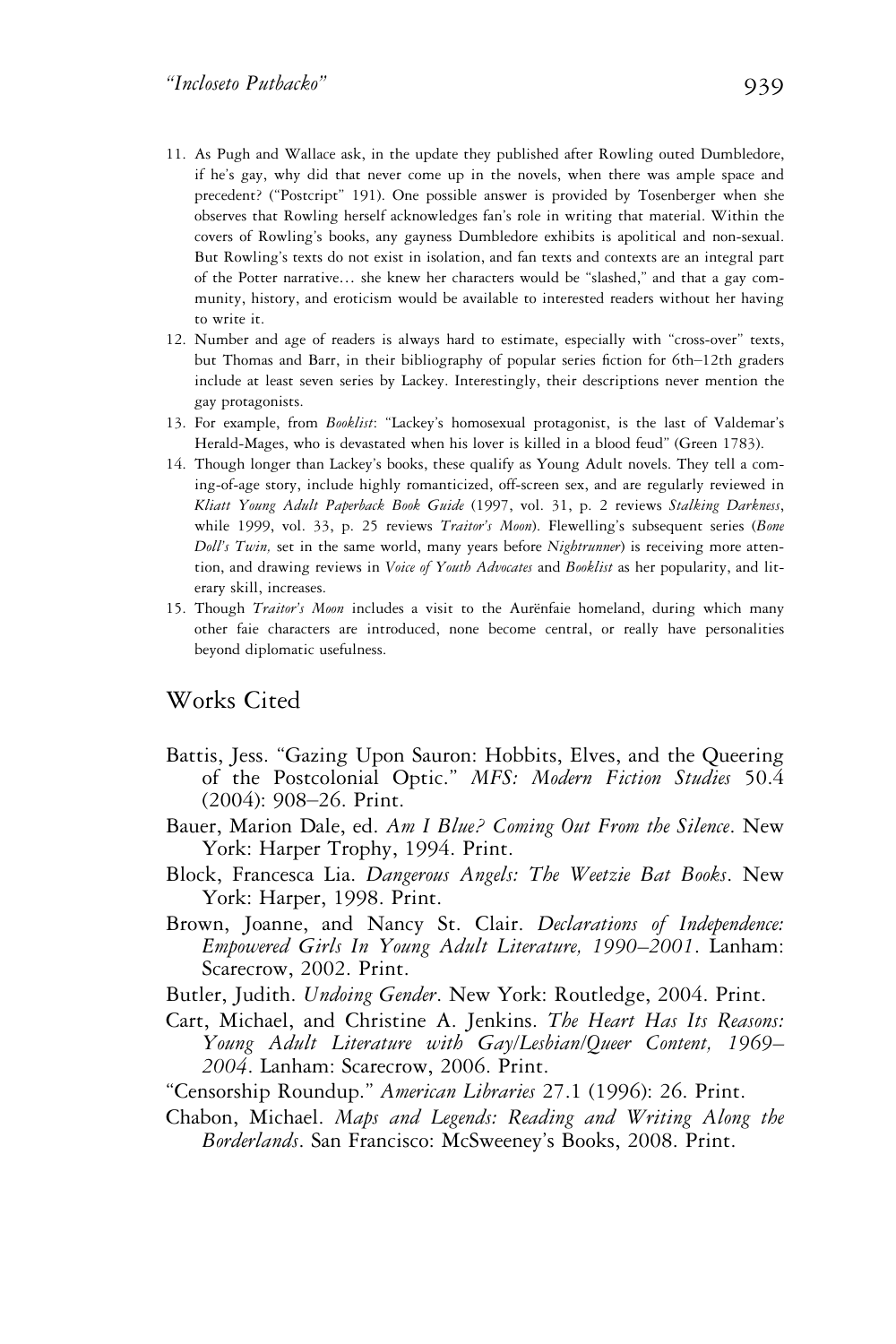- Cromby, Susan. Rev. of "Flewelling, Lynne. Traitor's Moon." Kliatt 33 (1999): 25. Print.
- Day, Frances Ann. Lesbian and Gay Voices: An Annotated Bibliography and Guide To Literature for Children and Young Adults. Westport: Greenwood, 2000. Print.
- Fine, Jana. "What Was Read Then, What Is Read Now." Young Adult Library Services 3.2 (2005): 35–8. Print.
- Flewelling, Lynn. Luck In the Shadows. New York: Bantam, 1996. Print.
- -. Stalking Darkness. New York: Bantam, 1997. Print.
- ——. Traitor's Moon. New York: Bantam, 1999. Print.
- Fuoss, Kirk. "A Portrait of the Adolescent as a Young Gay: The Politics of Male Homosexuality in Young Adult Fiction." Queer Words, Queer Images: Communication and the Construction of Homosexuality, ed. R. Jeffrey Ringer. New York: New York UP, 1994: 159–74. Print.
- Green, Roland. Rev. of "Lackey, Mercedes, Magic's Pawn." Booklist 85.20 (1989): 1783. Print.
- Hunt, Peter and Millicent Lenz. Alternative Worlds in Fantasy Fiction. Contemporary Classics of Children's Literature. London: Continuum, 2001. Print.
- Jenkins, Christine. "From Queer To Gay and Back Again: Young Adult Novels with Gay/Lesbian/Queer Content, 1969–1997." Library Quarterly 68.3 (1998): 298–334. Print.
- Jenkins, Henry. Textual Poachers: Television Fans & Participatory Culture. New York: Routledge, 1992. Print.
- Lackey, Mercedes. *Magic's Pawn*. New York: Daw, 1991. Print. - Magic's Price. New York: Daw, 1990. Print.
- Levithan, David. Boy Meets Boy. New York: Knopf, 2003. Print.
- Lobban, Marjorie and Laurel A. Clyde. Out of the Closet and Into the Classroom: Homosexuality in Books For Young People. 2nd ed. Port Melbourne: Thorpe, 1996. Print.
- Lynn, Ruth Nadelman. Fantasy Literature for Children and Young Adults: A Comprehensive Guide. 5th ed. Westport: Libraries Unlimited, 2005. Print.
- McKee, Alan. "'Resistance Is Hopeless': Assimilating Queer Theory." Social Semiotics 9.2 (1999): 235–49. Print.
- Mendlesohn, Farah. "Is There Any Such Thing as Children's Science Fiction?: A Position Piece." The Lion and the Unicorn 28 (2004): 289–313. Print.
- Nelson, Claudie. Boys Will Be Girls: The Feminine Ethic and British Children's Fiction, 1857-1917. New Brunswick: Rutgers, 1991. Print.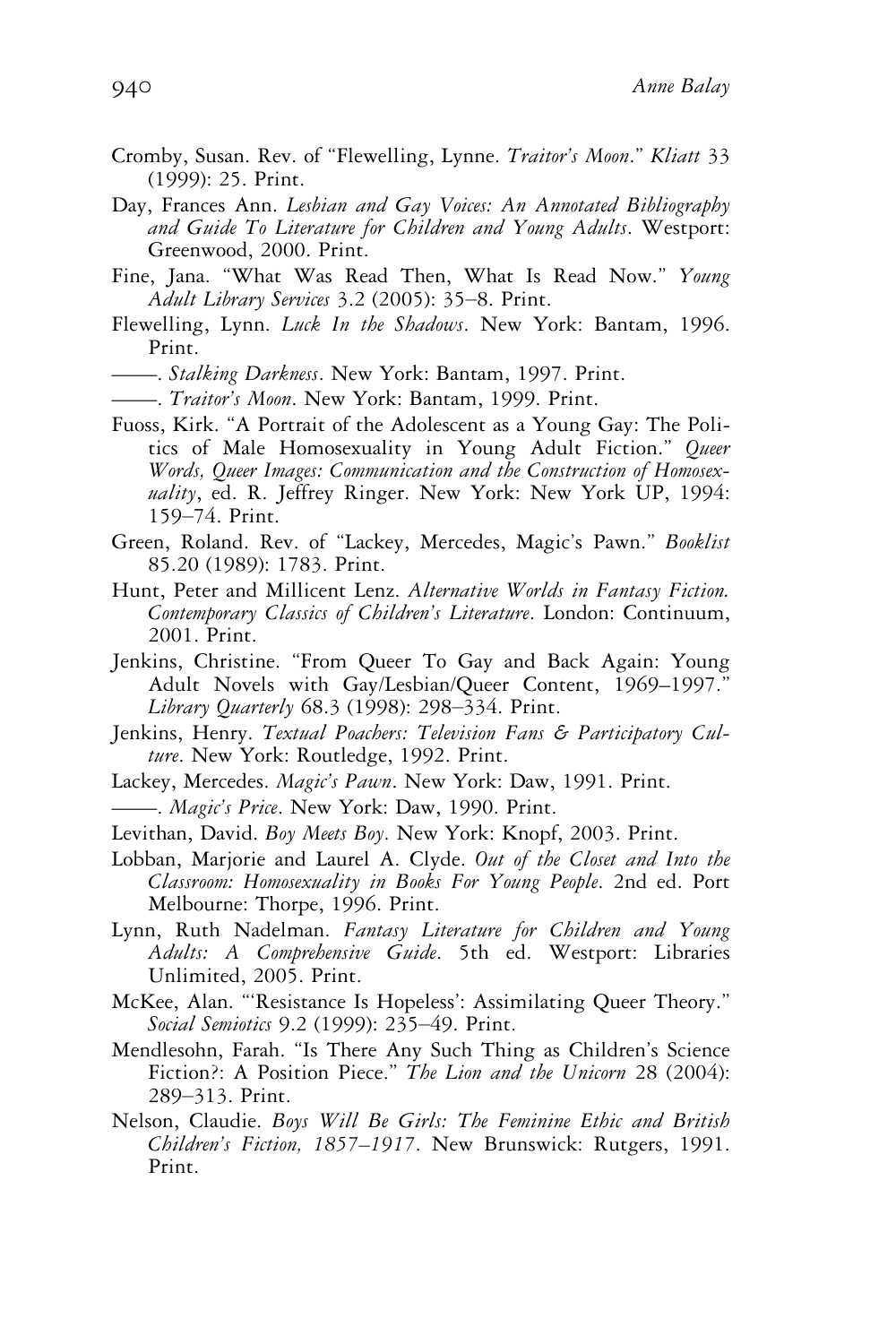- Nestvold, Ruth, and Jay Lake. "Is It the Age of Fantasy?" Internet Review of Science Fiction (Oct. 2008). Web.
- O'Keefe, Deborah. Readers in Wonderland: The Liberating Worlds of Fantasy Fiction From Dorothy to Harry Potter. New York: Continuum, 2003. Print.
- Pearson, Wendy. "On Science Fiction and Queer Theory. Alien Cryptographies: The View From Queer." Science Fiction Studies 26 (1999): 1–22. Print.
- Pugh, Tison and David L. Wallace. "Heteronormative Heroism and Queering the School Story in J.K. Rowling's Harry Potter Series." Children's Literature Association Quarterly 31.3 (Fall 2006): 260–<br>81. Print.
	- ——, and ——. "A Postscript to 'Heteronormative Heroism and Queering the School Story in J. K. Rowling's Harry Potter Series."" Children's Literature Association Quarterly 33.2 (Summer 2008): 188–92. Print.
- Roeder, Mark A. Someone Is Watching. New York: iUniverse Star, 2004. Print.
- "Rowling: Dumbeldore Is Gay." The Onion. 23 Oct. 2007. Web.
- Sanchez, Alex. Rainbow Boys. New York: Simon Pulse, 2001. Print.
- Sedgwick, Eve Kosofsky. "Paranoid Reading and Reparative Reading; or, You're So Paranoid, You Probably Think This Introduction Is About You." Novel Gazing: Queer Readings in Fiction. Ed. Eve Kosofsky Sedgwick. Durham: Duke UP, 1997: 1–37. Print.
- Susina, Jan. "The Rebirth of the Postmodern Flâneur: Notes on the Postmodern Landscape of Francesca Lia Block's Weetzie Bat." Marvels & Tales: Journal of Fairy-Tale Studies 16.2 (2002): 188–<br>200. Print.
- Thomas, Rebecca L. and Catherine Barr. Popular Series Fiction for Middle School and Teen Readers. Westport: Libraries Unlimited, 2005. Print.
- Tosenberger, Catherine. "'Oh my God, the Fanfiction!': Dumbledore's Outing and the Online Harry Potter Fandom." Children's Literature Association Quarterly 33.2 (Summer 2008): 200–06. Print.
- Trites, Roberta Seelinger. Disturbing the Universe: Power and Repression in Adolescent Literature. Iowa City: U of Iowa P, 2000. Print.
- ——. "Queer Discourse and the Young Adult Novel: Repression and Power in Gay Male Adolescent Literature." Children's Literature Association Quarterly 23.3 (Fall 1998): 143–51. Print.
- Warner, Michael. The Trouble With Normal: Sex, Politics, and the Ethics of Queer Life. Cambridge: Harvard UP, 1999. Print.